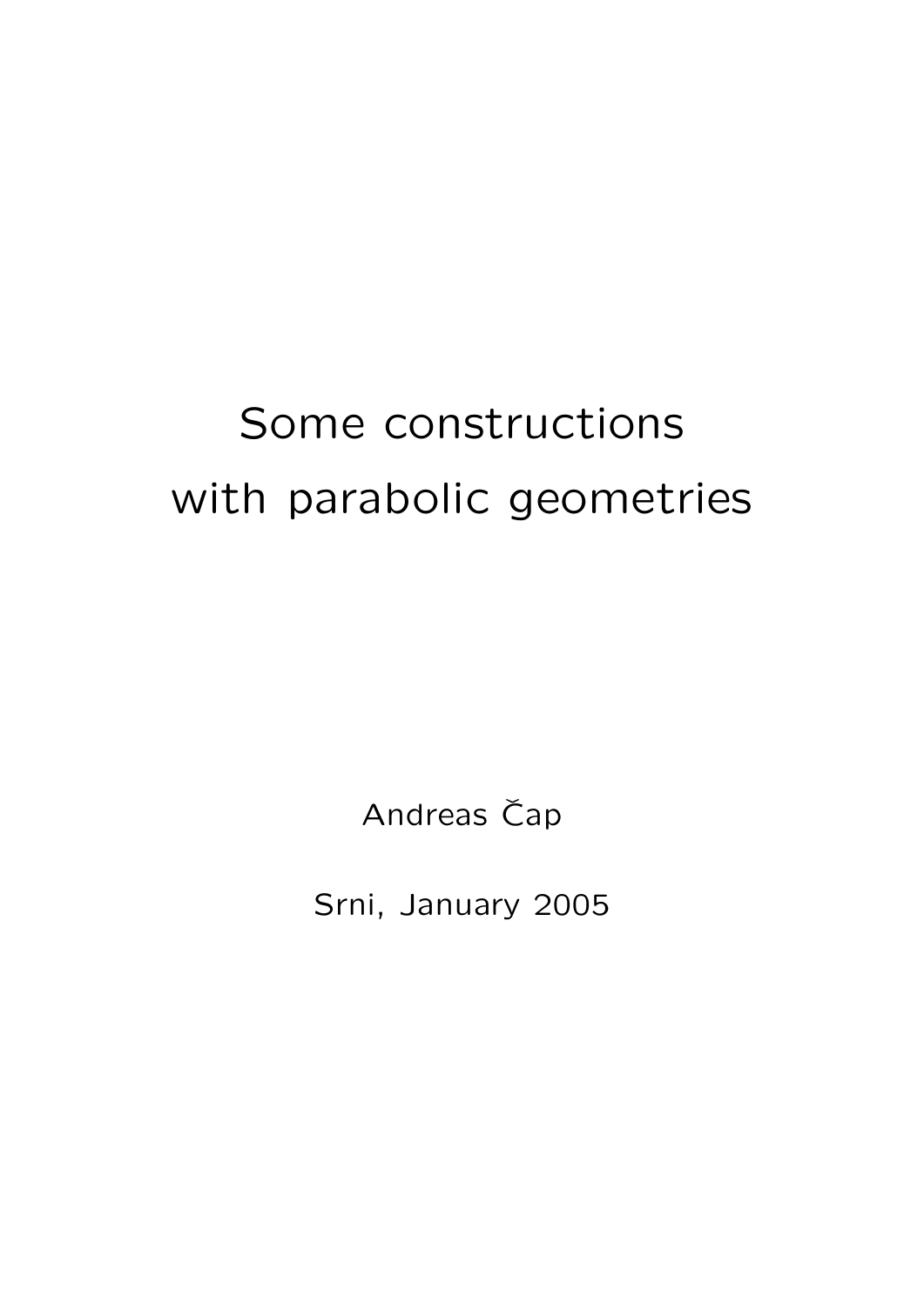Parabolic geometries are a large class of geometric structures are equivalent to regular normal Cartan geometries with homogeneous model a generalized flag manifold.

# Cartan geometries

Given a homogeneous space  $G/H$ , construct a geometric structure whose automorphisms are exactly the actions of elements of G.

**Definition.** A *Cartan geometry* of type  $(G, H)$ on a smooth manifold M is a principal  $H$ bundle  $p: \mathcal{G} \to M$  together with a one form  $\omega \in \Omega^1(\mathcal{G}, \mathfrak{g})$  (the *Cartan connection*) such that

- $\bullet$   $(r^h)^*\omega = \mathsf{Ad}(h)^{-1} \circ \omega$  for all  $h \in H.$
- $\omega(\zeta_A) = A$  for all  $A \in \mathfrak{h}$ .
- $\omega(u)$ :  $T_u \mathcal{G} \rightarrow \mathfrak{g}$  is a linear isomorphism for all  $u \in \mathcal{G}$ .

A morphism between two Cartan geometries  $(\mathcal{G} \rightarrow M, \omega)$  and  $(\tilde{\mathcal{G}} \rightarrow \tilde{M}, \tilde{\omega})$  is a principal bundle homomorphism  $\Phi : \mathcal{G} \to \tilde{\mathcal{G}}$  such that  $\Phi^*\tilde{\omega} = \omega$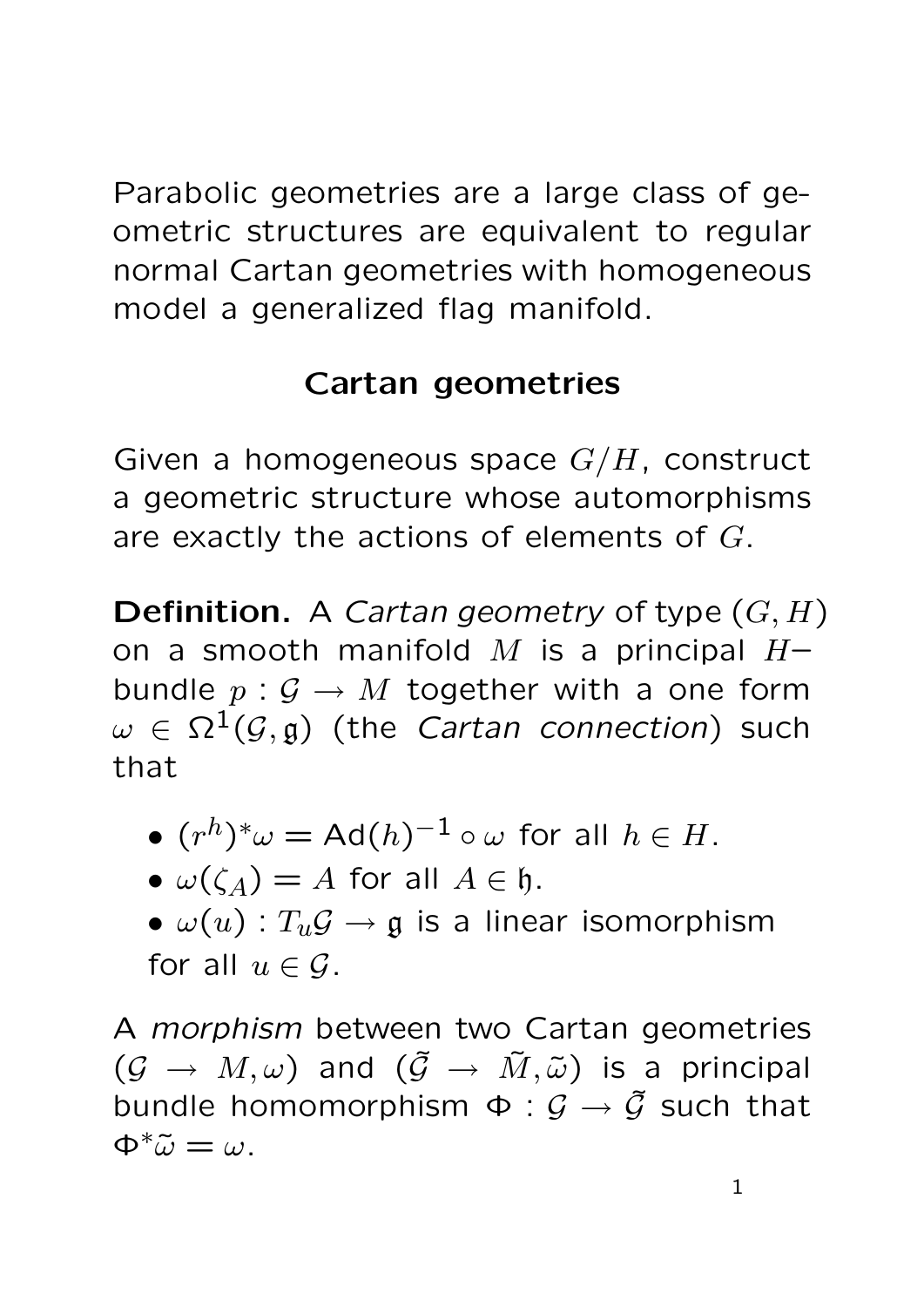A morphism is determined by the underlying map  $M \to \tilde{M}$  up to a smooth function from M to the maximal normal subgroup of  $G$  which is contained in  $H$ . In all cases of interest, this subgroup is trivial or at least discrete.

The *homogeneous model* of the geometry is the principal bundle  $G \rightarrow G/H$  together with the left Maurer–Cartan form  $\omega^{MC}$ . The left action of  $g \in G$  then defines an automorphism, and conversely, any smooth map  $f: G \to G$  which pulls back  $\omega^{MC}$  to itself is a left translation, so  $G = \text{Aut}(G \to G/H, \omega^{MC})$ .

The curvature  $K \in \Omega^2(\mathcal{G}, \mathfrak{g})$  of  $(\mathcal{G} \to M, \omega)$ is defined by  $K(\xi, \eta) = d\omega(\xi, \eta) + [\omega(\xi), \omega(\eta)],$ for  $\xi, \eta \in \mathcal{X}(\mathcal{G})$ . This form is horizontal and H–equivariant, so it may also be viewed as  $\kappa \in \Omega^2(M, \mathcal{A}M)$ , where  $\mathcal{A}M = \mathcal{G} \times_H \mathfrak{g}$  is the adjoint tractor bundle.

General features of Cartan geometries:

• The curvature is a complete obstruction to local isomorphism with  $(G \rightarrow G/H, \omega^{MC})$ , and hence (at least in principle) solves the equivalence problem.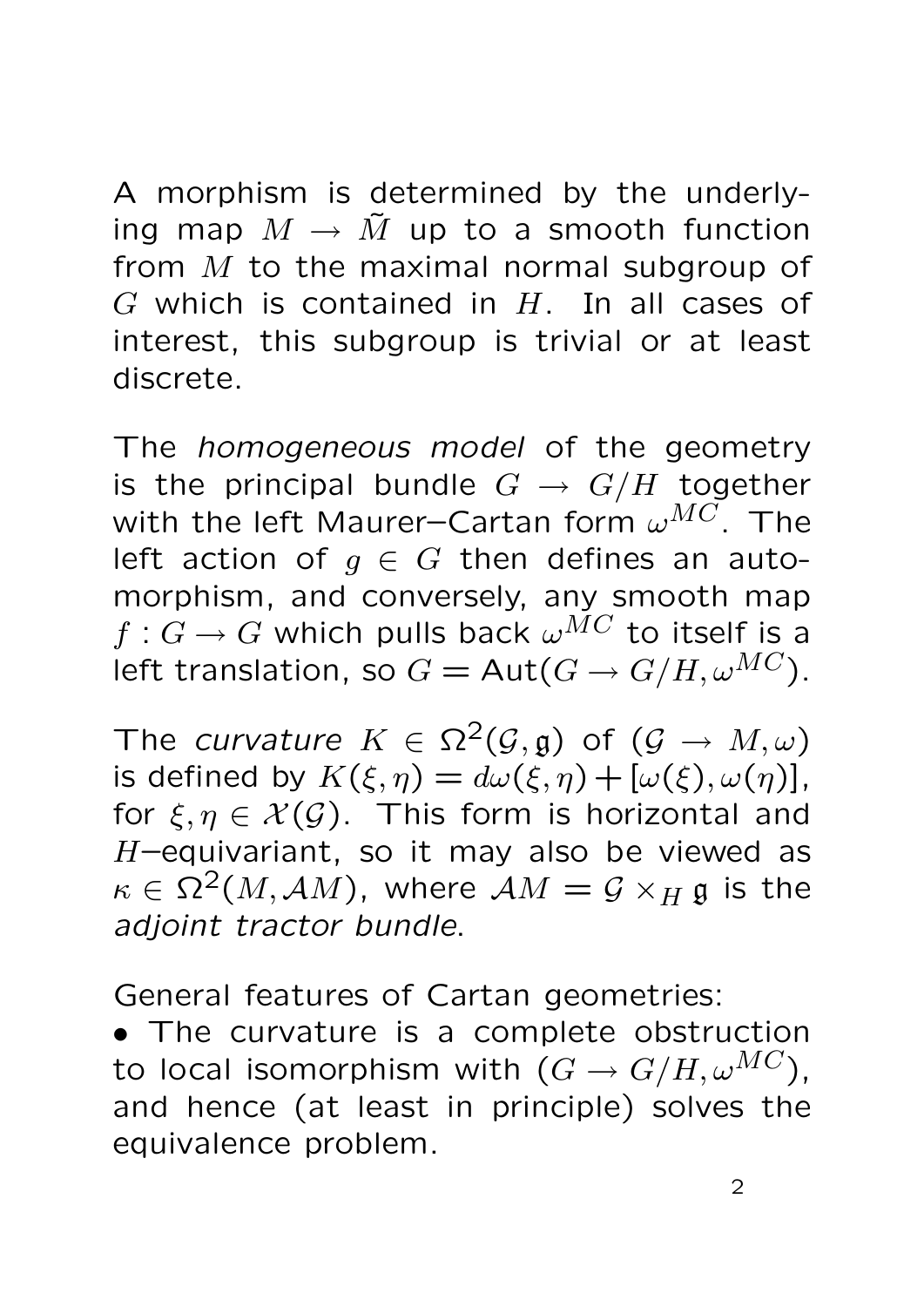• For any Cartan geometry of type  $(G, H)$ , the automorphism group is a Lie group of dimension  $\leq$  dim $(G)$ .

• Liouville type theorem: Any isomorphism between two open subsets of  $(G \rightarrow G/H, \omega^{MC})$ uniquely extends to a global automorphism.

• General concepts of distinguished curves and normal coordinates.

These properties become particularly interesting if the Cartan geometry provides an equivalent description for some underlying geometric structure.

Such equivalences are often obtained via (fairly difficult) prolongation procedures. In such cases, there is the additional feature that one obtains new geometric objects for the underlying structure.

In the best cases, one obtains a categorical equivalence between some geometric structure and Cartan geometries of some type which satisfy additional normalization conditions (usually expressed via the curvature).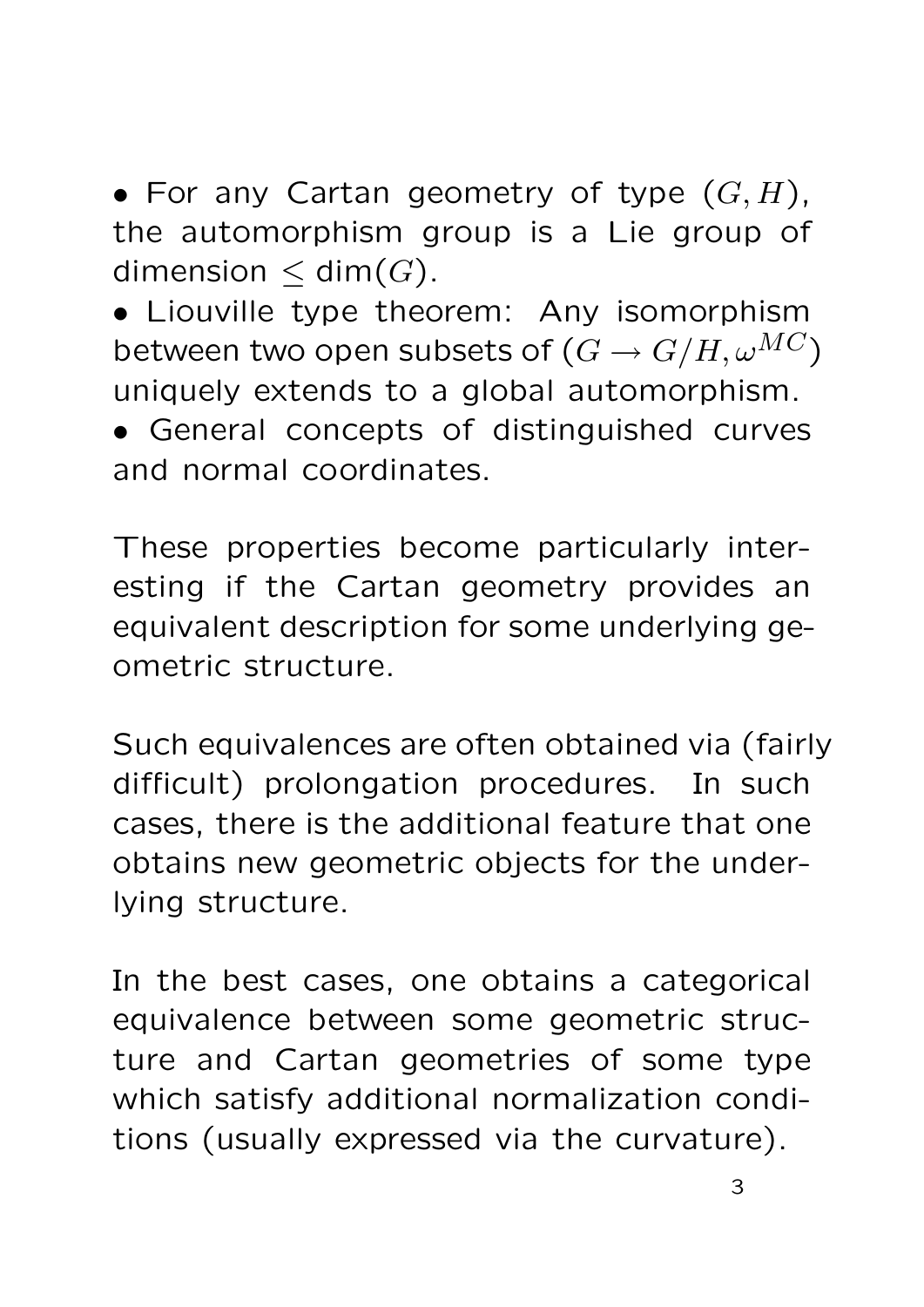#### Generalized Flag manifolds

Let  $\alpha$  be a semisimple Lie algebra. A  $|k|$ grading on g is a vector space decomposition

 $\mathfrak{g} = \mathfrak{g}_{-k} \oplus \cdots \oplus \mathfrak{g}_0 \oplus \cdots \oplus \mathfrak{g}_k$ such that  $[\mathfrak{g}_i, \mathfrak{g}_j] \, \subset \, \mathfrak{g}_{i+j}$  and such that the subalgebra  $\mathfrak{g}_- := \mathfrak{g}_{-k} \oplus \cdots \oplus \mathfrak{g}_{-1}$  is generated by  $g_{-1}$ .

For given g there is a simple complete description of such gradings in terms of the structure theory. For complex g, such gradings are in bijective correspondence with sets of simple roots of g and hence are conveniently denoted by Dynkin diagrams with crosses. For real g there is a similar description in terms of the Satake diagram.

Putting  $\mathfrak{g}^i := \mathfrak{g}_i \oplus \cdots \oplus \mathfrak{g}_k$  we obtain a filtration  $\mathfrak{g} \, = \, \mathfrak{g}^{-k} \, \supset \, \cdots \, \supset \, \mathfrak{g}^k$  of  $\mathfrak g$  such that  $[\mathfrak{g}^i , \mathfrak{g}^j] \, \subset \,$  $\mathfrak{g}^{i+j}$ . In particular,  $\mathfrak{p} := \mathfrak{g}^0$  is a subalgebra of  $\mathfrak g$  and  $\mathfrak p_+ := \mathfrak g^1$  is a nilpotent ideal in  $\mathfrak p$ such that  $p = g_0 \oplus p_+$  is a semidirect sum. The subalgebras p obtained in that way are exactly the *parabolic* subalgebras of g.

4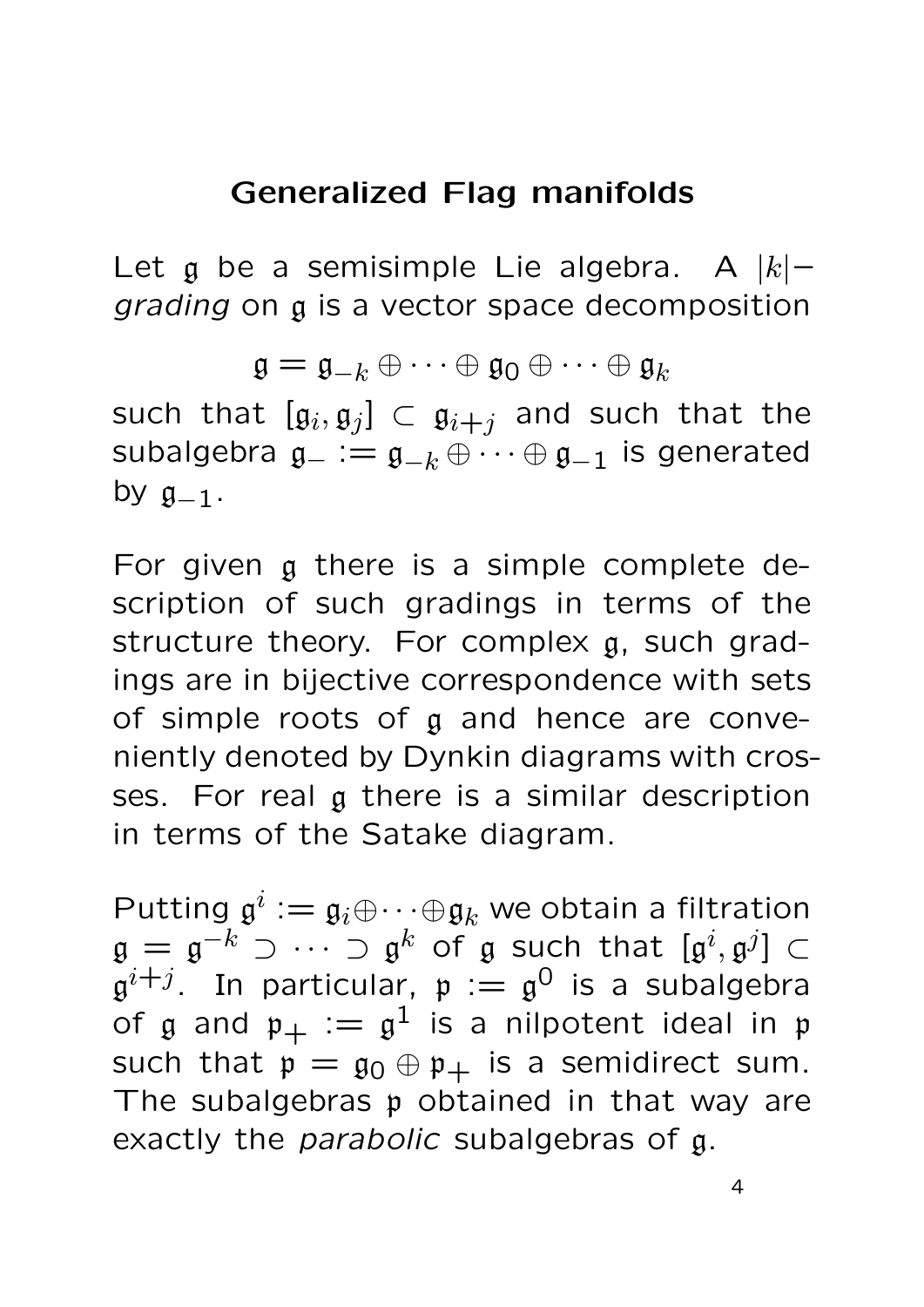Given a Lie group  $G$  with Lie algebra  $g$ , we define  $P := N_G(\mathfrak{p}) \subset G$ . It turns out that P has Lie algebra p and for  $q \in P$  the map  $Ad(g)$ :  $g \rightarrow g$  is filtration preserving. Define  $G_0 \subset P$  as the subgroup of those g, for which Ad(g) even preserves the grading. Then  $G_0$  is reductive and has Lie algebra  $g_0$ . One shows that exp defines a diffeomorphism from  $p_+$ onto a closed subgroup  $P_+ \subset P$  and P is the semidirect product of  $G_0$  and  $P_+$ .

A generalized flag variety is a homogeneous space  $G/P$  for  $G$  and  $P$  as above. These homogeneous spaces are always compact and for complex  $G$  they are the only compact homogeneous spaces of  $G$ .

Parabolic geometries are Cartan geometries of type  $(G, P)$  for G and P as above. Under the conditions of regularity and normality (to be discussed below), such a Cartan geometry is equivalent to an underlying structure that we will discuss next.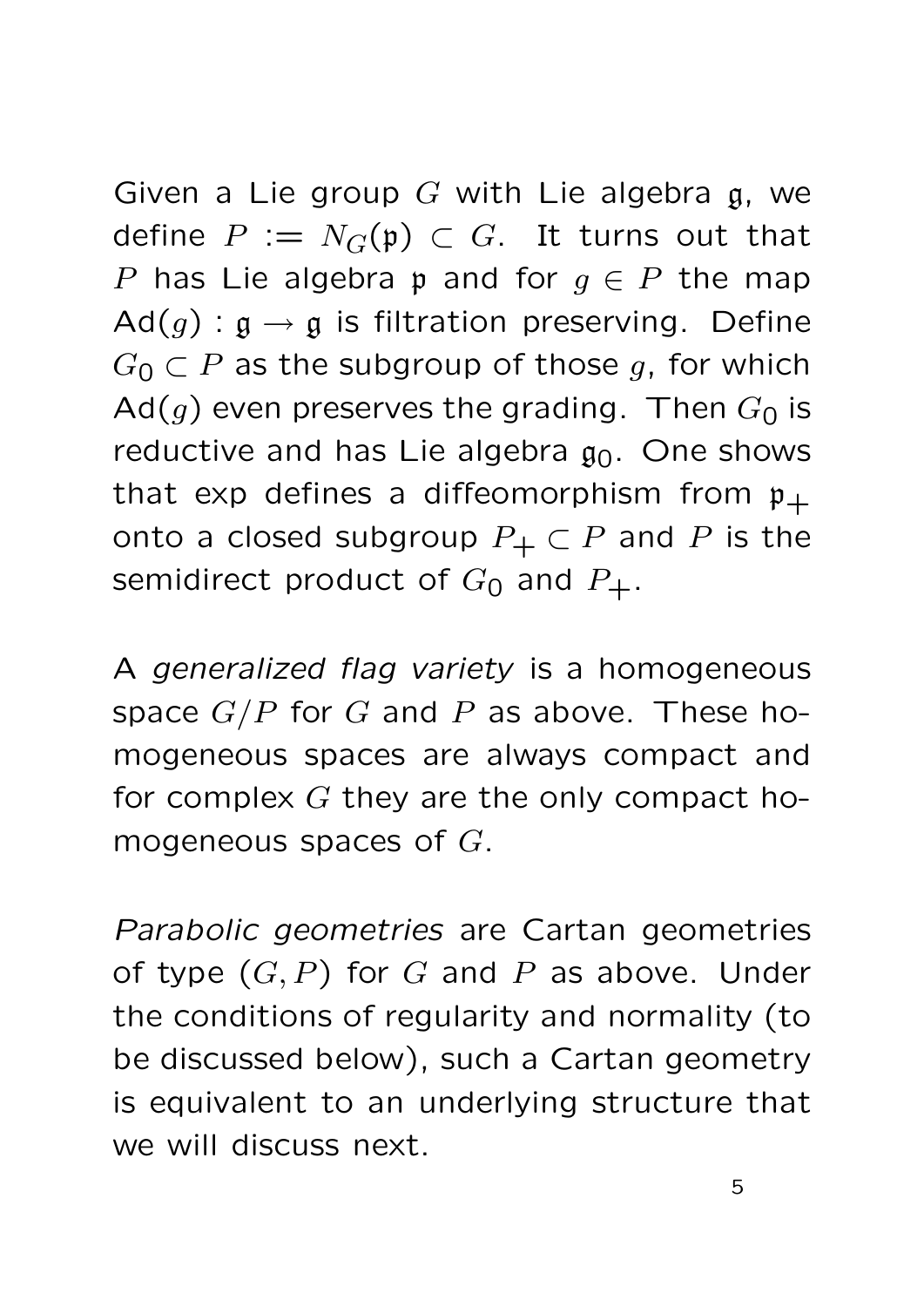Let  $(p: \mathcal{G} \to M, \omega)$  be a parabolic geometry of type  $(G, P)$ . Then we define the *adjoint trac*tor bundle  $AM := G \times_R \mathfrak{g}$ . The P-invariant filtration  $\{\mathfrak{g}^i\}$  of  $\mathfrak g$  give rise to a filtration

$$
\mathcal{A}M = \mathcal{A}^{-k}M \supset \mathcal{A}^{-k+1}M \supset \cdots \supset \mathcal{A}^{k}M
$$

by smooth subbundles, and the Lie bracket on G induces a tensorial map  $\{ , \}$ :  $\mathcal{A}M \times$  $AM \rightarrow AM$ . In particular, each fiber of  $AM$ is a filtered Lie algebra isomorphic to g.

The Cartan connection  $\omega$  gives us an identification  $TM \cong \mathcal{G} \times_P \mathfrak{g/p}$ , with the action coming from the adjoint action. Hence  $TM \cong$  $AM/A^0M$ , and we obtain an induced filtration  $TM=T^{-k}M\supset\cdots\supset T^{-1}M$  of the tangent bundle. The associated graded bundle is

 $gr(TM) = gr_{-k}(TM) \oplus \cdots \oplus gr_{-1}(TM),$ where  $\operatorname{\mathsf{gr}}_i(TM) = T^iM/T^{i+1}M$ . The Killing form of g induces a duality between  $g/p$  and  $\mathfrak{p}_+$ , so  $T^*M\cong \mathcal{G}\times_P \mathfrak{p}_+=\mathcal{A}^1M.$  Hence  $T^*M$ is a bundle of nilpotent Lie algebras.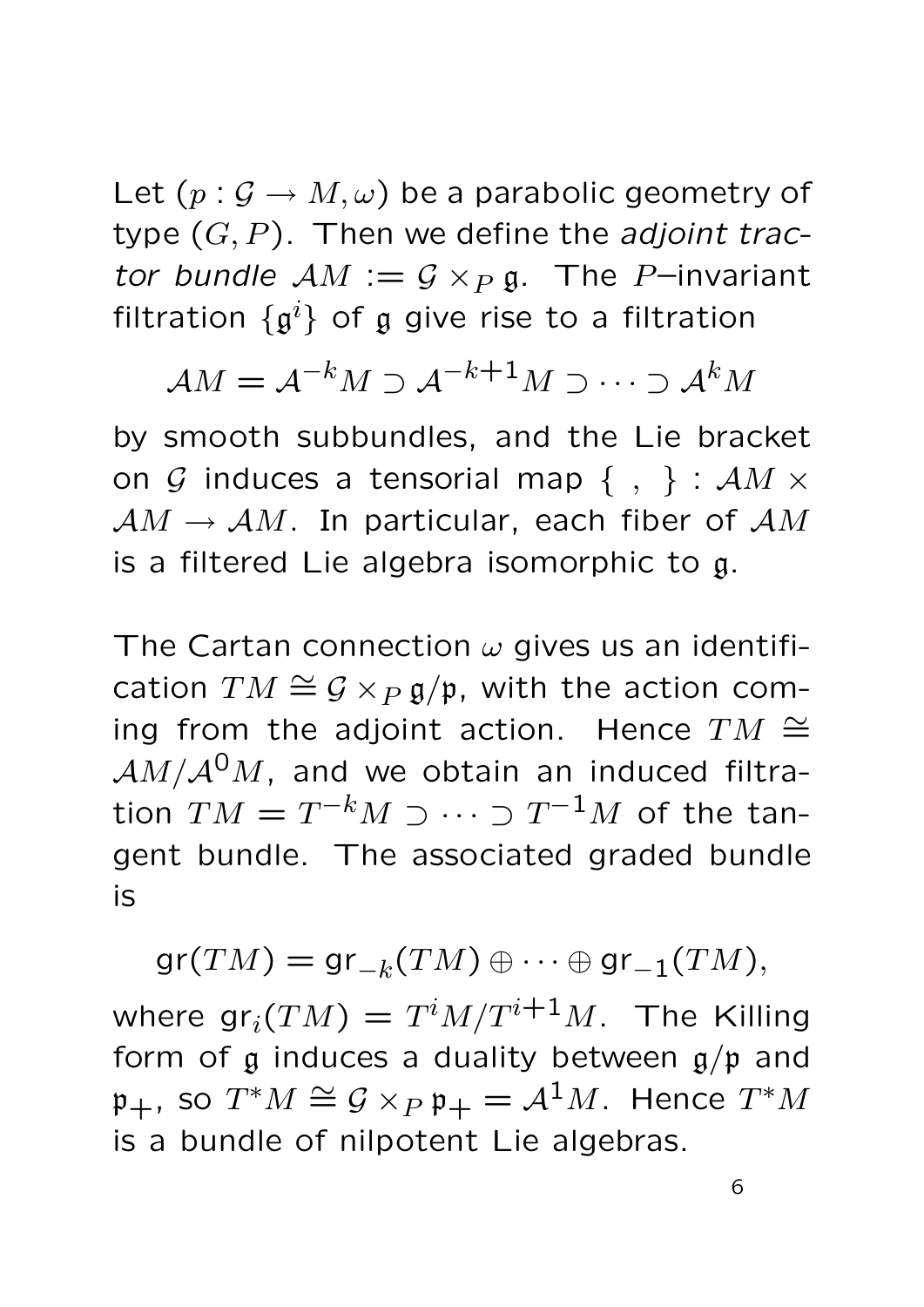The subgroup  $P_+ \subset P$  acts freely on  $\mathcal{G}$ , so the quotient  $G_0 := \mathcal{G}/P_+$  is a principal bundle over M with structure group  $P/P_+ = G_0$ . The Cartan connection  $\omega$  induces a bundle map from  $\mathcal{G}_0$  to the frame bundle of gr $(TM)$ , hence defining a reduction of structure group. In particular,  $\mathsf{gr}_i(TM) \cong \mathcal{G}_0 \times_{G_0} \mathfrak{g}_i.$ 

#### Digression on filtered manifolds

A filtered manifold is a smooth manifold M together with a filtration  $TM~=~T^{-k}M$   $\supset$  $\cdots \supset T^{-1}M$  of its tangent bundle such that for sections  $\xi$  of  $T^iM$  and  $\eta$  of  $T^jM$  the Lie bracket  $\left[\xi,\eta\right]$  is a section of  $T^{i+j}M$ . Since  $T^iM$  and  $T^jM$  are contained in  $T^{i+j+1}M$ , the map which sends  $\xi$  and  $\eta$  to the class of  $[\xi, \eta]$ in  $gr_{i+j}(TM)$  is bilinear over smooth functions, and depends only on the classes of  $\xi$ in gr<sub>i</sub>(TM) and  $\eta$  in gr<sub>j</sub>(TM).

For each  $x \in M$ , this makes gr $(T_xM)$  into a nilpotent graded Lie algebra called the symbol algebra of the filtration at  $x$ . If the symbol algebras are all isomorphic to some fixed a, then we have an obvious frame bundle for  $gr(TM)$  with structure group Aut<sub>gr</sub>(a).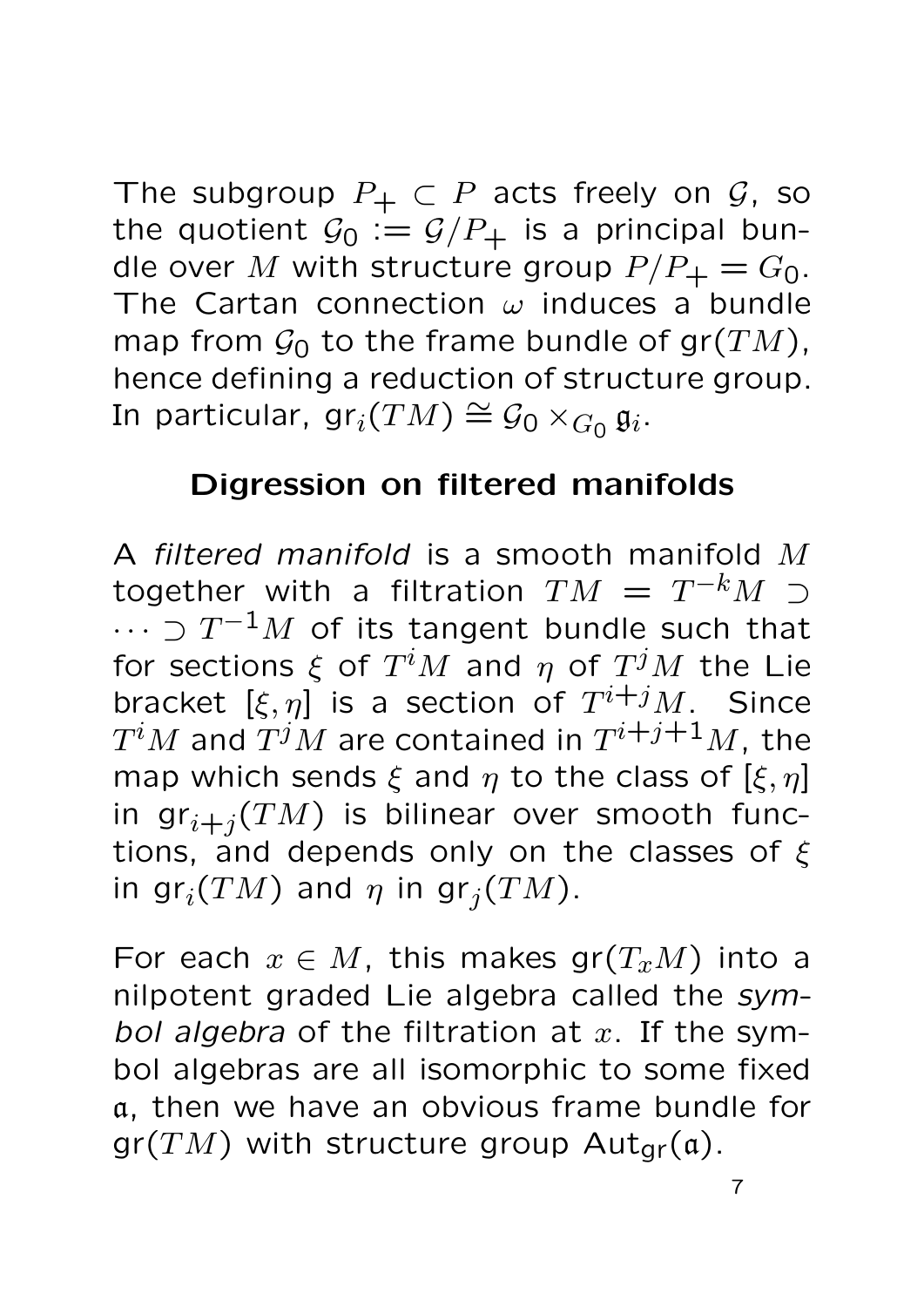# The equivalence to underlying structures

A parabolic geometry  $(p: \mathcal{G} \to M, \omega)$  of type  $(G, P)$  is called regular, if its curvature  $\kappa \in$  $\Omega^2(M, \mathcal{A}M)$  has the property that

 $\kappa(T^iM,T^jM)\subset {\mathcal A}^{i+j+1}M.$ 

**Proposition.** Let  $(p: \mathcal{G} \to M, \omega)$  be a regular parabolic geometry. Then the induced filtration  $\{T^iM\}$  of the tangent bundle makes  $M$ into a filtered manifold, such that each symbol algebra is isomorphic to  $g_-.$  Moreover, the brackets of the symbol algebras are induced by the bracket  $\{ , \}$  on  $AM$ .

Now we have all the underlying structure at hand: A filtration compatible with the Lie bracket such that each symbol algebra is isomorphic to  $a$ <sub>-</sub> and a reduction of the structure group of gr(TM) to the group  $G_0 \subset$ Autgr(g−). Fixing this underlying structure still leaves lots of freedom for the Cartan connection  $\omega$ , so we need an additional normalization condition.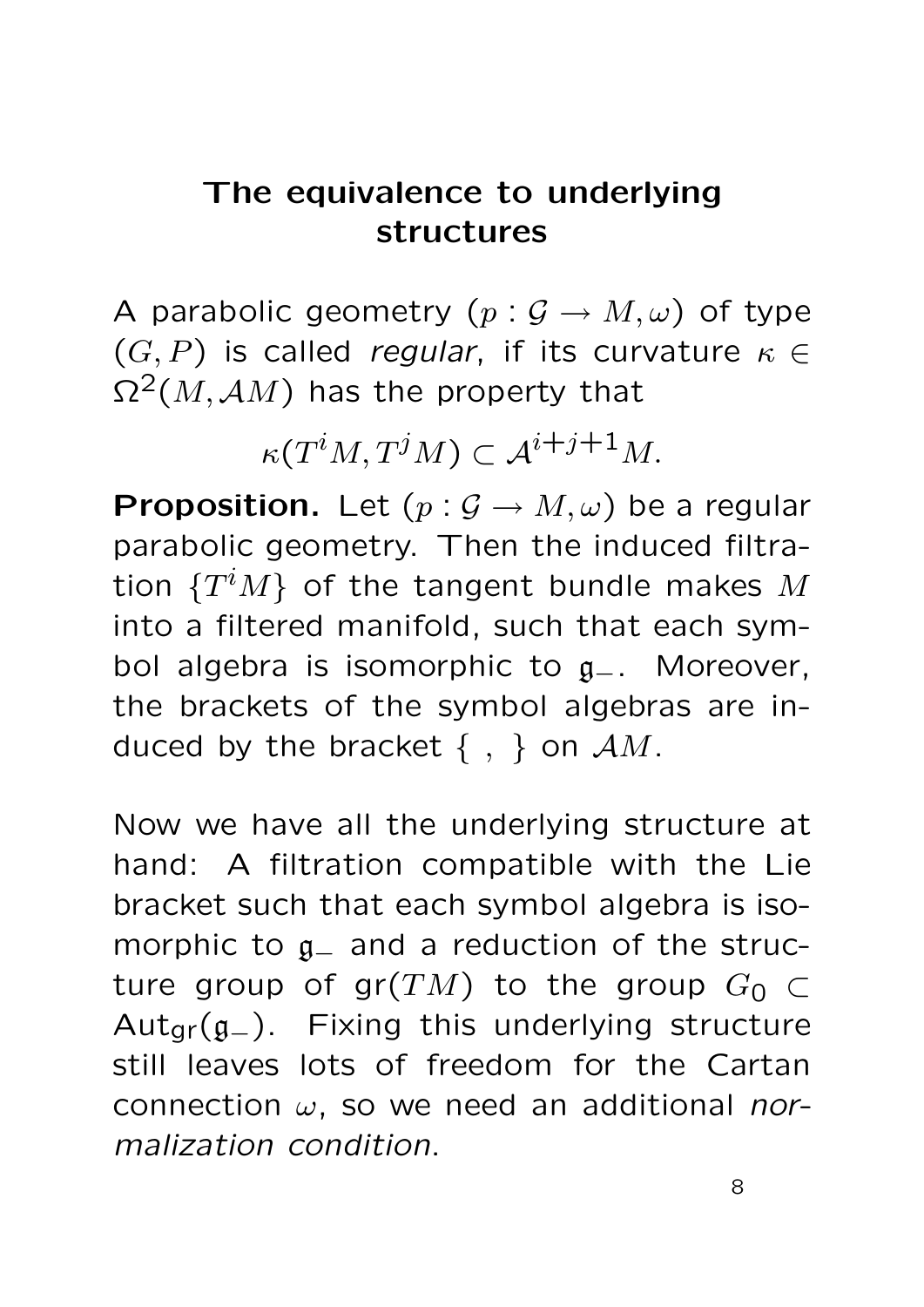Define  $\partial^*:\Lambda^2T^*M\otimes\mathcal AM\to T^*M\otimes\mathcal AM$  by

 $\partial^*(\alpha \wedge \beta \otimes s) :=$ 

 $-\beta \otimes {\alpha, s} + \alpha \otimes {\beta, s} - {\alpha, \beta} \otimes s.$ 

This gives rise to a tensorial operator on  $AM$ -valued two forms denoted by the same symbol.

A parabolic geometry  $(p: \mathcal{G} \to M, \omega)$  is called normal if its curvature  $\kappa \in \Omega^2(M, \mathcal{A}M)$  satisfies  $\partial^*(\kappa) = 0$ .

**Theorem.** Let  $M$  be a filtered manifold such that each symbol algebra is isomorphic to  $g_$ and let  $\mathcal{G}_0 \to M$  be a reduction of gr $(TM)$ to the structure group  $G_0$ . Then there is a regular normal parabolic geometry  $(p : \mathcal{G} \rightarrow$  $M, \omega$ ) inducing the given data. If  $H_1(\mathfrak{p}_+, \mathfrak{g})$  is concentrated in non–positive homogeneous degrees, then the pair  $(\mathcal{G}, \omega)$  is unique up to isomorphism.

• one obtains an equivalence of categories in that way.

•  $H_*(\mathfrak{p}_+, \mathfrak{g})$  is algorithmically computable.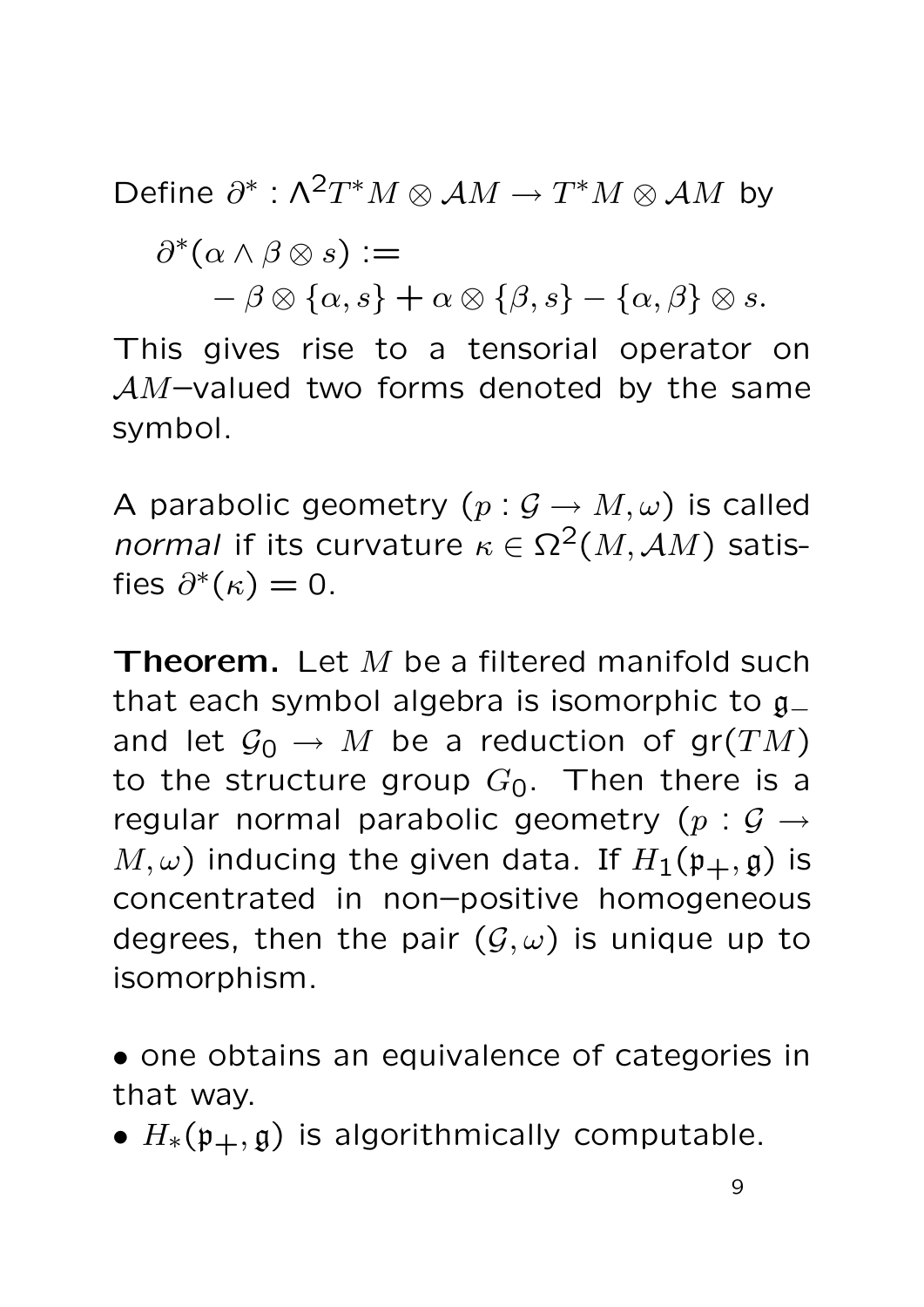#### Harmonic curvature

One may pass from the full Cartan curvature  $\kappa$  to the harmonic curvature  $\kappa_H$ , which is much easier to handle, but as powerful as  $\kappa$ . Similarly as above, one defines

 $\partial^{*}: \wedge^{3}T^{*}M \otimes \mathcal{A}M \rightarrow \wedge^{2}T^{*}M \otimes \mathcal{A}M$ 

and shows that  $\partial^* \circ \partial^* = 0$ . Hence im $(\partial^*) \subset$  $\ker(\partial^*) \subset \Lambda^2T^*M \otimes AM$  are natural subbundles, and we put  $KM := \text{ker}(\partial^*)/ \text{im}(\partial^*)$ . For normal geometries,  $\kappa \in \Gamma(\text{ker}(\partial^*))$  by definition, and we define  $\kappa_H \in \Gamma(KM)$  to be the corresponding section of the quotient bundle. This quotient bundle can be described as  $\mathcal{G}_0 \times_{G_0} H_2(\mathfrak{p}_+, \mathfrak{g})$  so it is algorithmically computable can be directly interpreted in terms of the underlying structure. Moreover, it splits into a direct sum of subbundles according to the splitting of  $H_2(\mathfrak{p}_+,\mathfrak{g})$  into  $G_0$ -irreducible components.

**Theorem.**(1) (Tanaka)  $\kappa_H$  is a complete obstruction to local isomorphism with  $G/P$ . (2) (Calderbank–Diemer) There is a natural differential operator L such that  $L(\kappa_H) = \kappa$ .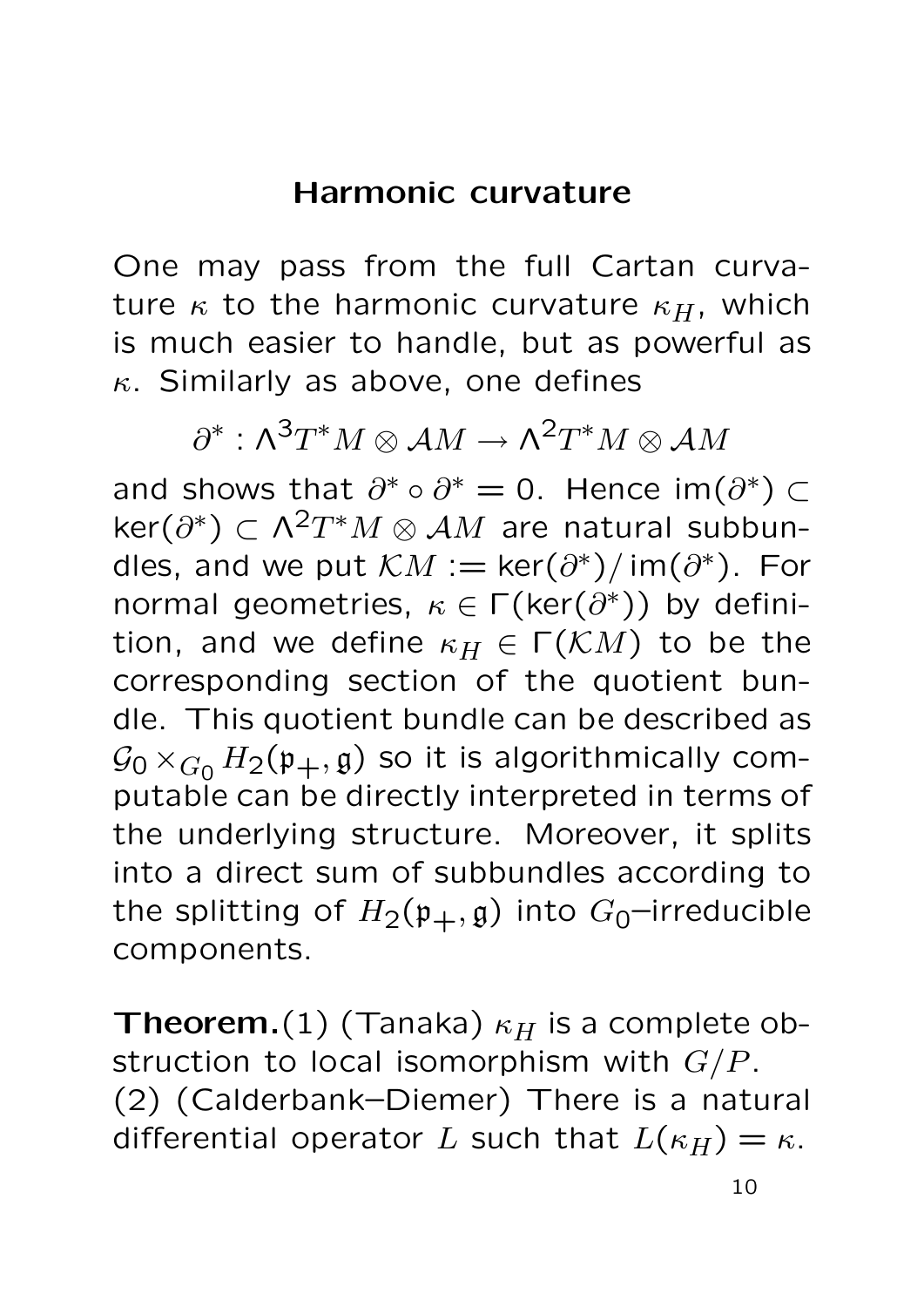# Examples

(1) Let us first consider the case of  $|1|$ -gradings. In this case, the filtration of the tangent bundle is trivial and the regularity condition is vacuous. One obtains an equivalence between classical first order  $G_0$ -structures and regular normal parabolic geometries of type  $(G, P)$ . The most important examples are conformal, almost quaternionic, and almost Grassmannian structures.

(2) Suppose that  $H_1(\mathfrak{p}_+,\mathfrak{g})$  is concentrated in negative homogeneous degrees. Then it turns out that choosing  $G = Aut(g)$  one obtains  $G_0 = \text{Aut}_{qr}(g_-)$ . Hence there is no reduction of structure group of  $gr(TM)$  and one obtains an equivalence between filtered manifolds such that each symbol algebra is isomorphic to  $g_$  and regular normal parabolic geometries. This class of examples contains the quaternionic contact structures introduced by O. Biquard, generic distributions of rank 2 in dimension 5, rank 3 in dimension 6, and rank 4 in dimension 7.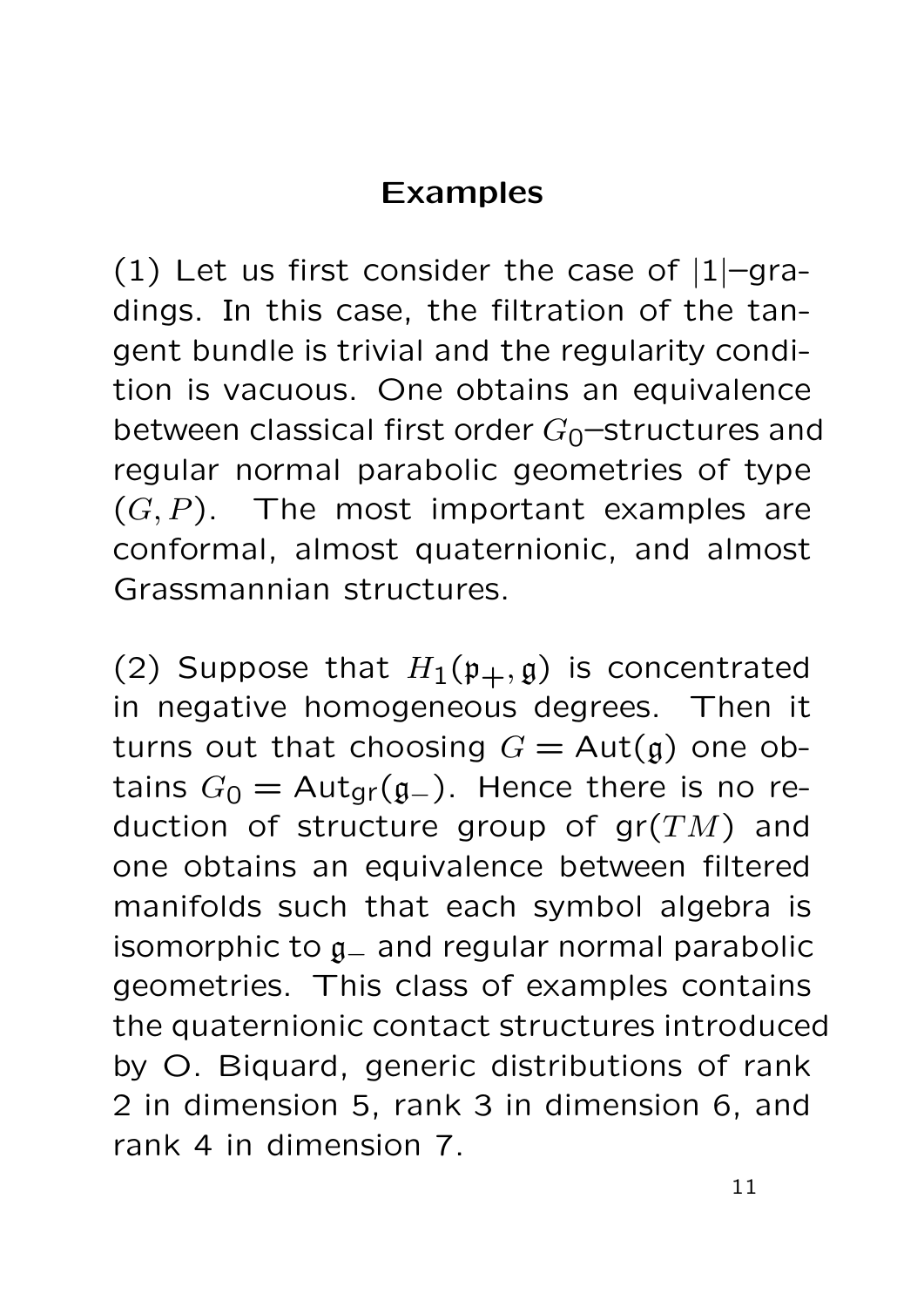(3) Parabolic contact structures: These correspond to |2|–gradings such that  $g_$  is a (real) Heisenberg algebra. With a few exceptions, any simple g admits a unique grading of this form. The filtration consists only of one subbundle  $T^{-1}M\subset TM$ , which defines a contact structure on  $M$ . The reduction to the structure group  $G_0$  can be expressed by some additional structure on  $T^{-1}M.$ 

This class contains partially integrable almost CR structures, Lagrangian (or Legendrean) contact structures, and Lie sphere structures.

(4) As an example for more general structures, we discuss (generalized) path geometries. These correspond to the |2|–grading on  $\mathfrak{sl}(n+2,\mathbb{R})$  corresponding to the first and second simple root. They are defined on manifolds of dimension  $2n + 1$ . The geometry is given by two subbundles  $L, R \subset TM$  of rank 1 and n, respectively, such that for  $\xi, \eta \in \Gamma(R)$ we have  $[\xi, \eta] \in \Gamma(L \oplus R)$  while the Lie bracket induces an isomorphism  $L \otimes R \to TM/(L \oplus R)$ .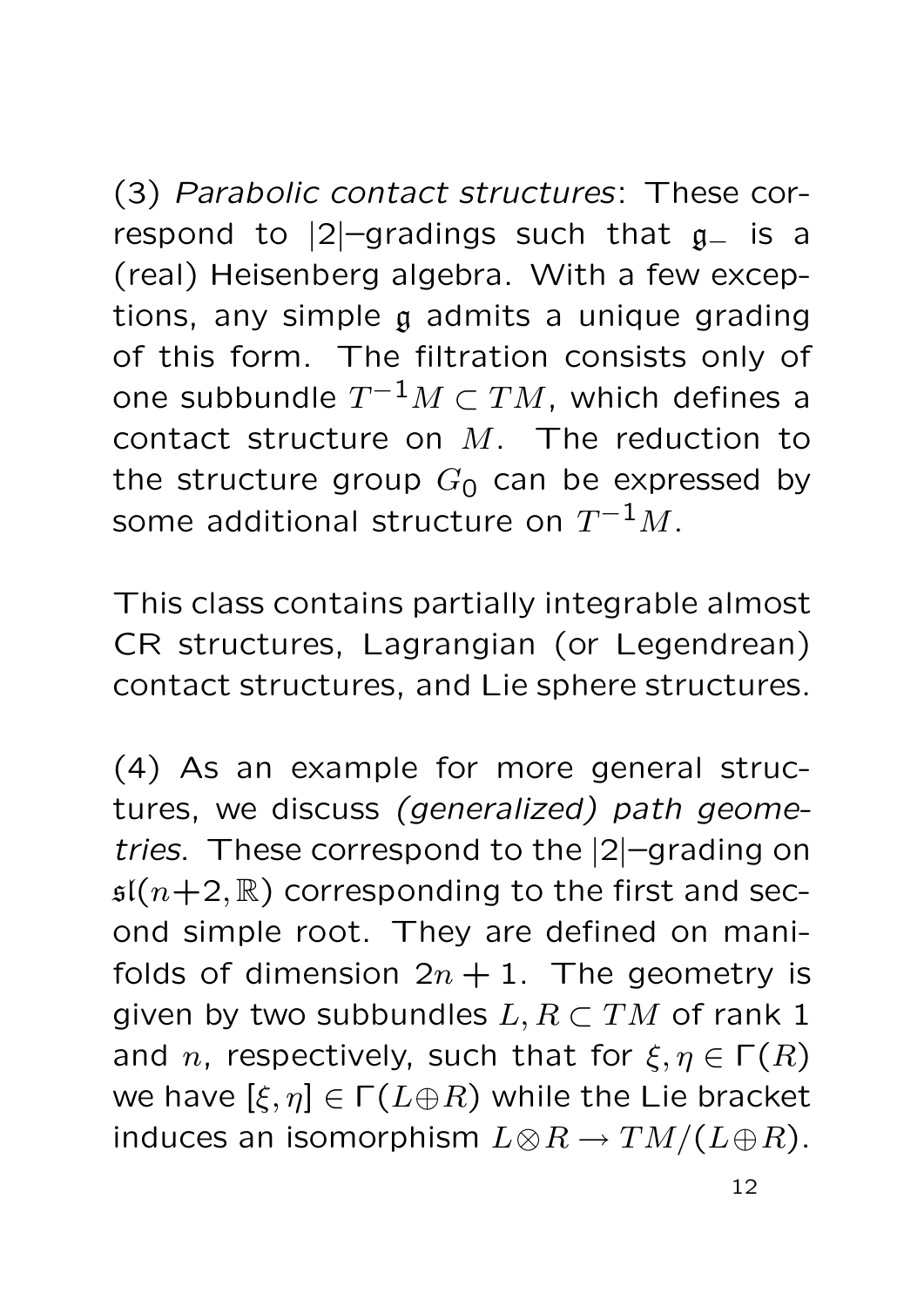Examples come from path geometries. Let N be a manifold, dim $(N) = n + 1$  and put  $M := \mathcal{P}TN$ , the space of lines in TN. Take R to be the vertical bundle of  $\mathcal{P}TN \rightarrow N$ . Then  $R$  is contained in the tautological subbundle  $H$  of  $TM$ . A path geometry on  $N$  is a decomposition  $H = L \oplus R$ . Such a geometry is equivalent to a family of unparametrized curves in  $N$ , with exactly one curve through each point in each direction. In particular, a system of second order ODE's in Y can be viewed as a path geometry on  $Y \times \mathbb{R}$ .

For  $n \neq 2$ , any normal parabolic geometry  $(M, L, R)$  as before is locally isomorphic to a path geometry. In this case the subbundle  $R \subset TM$  is integrable, and one defines N to be a local leaf space. So for  $U \subset M$  open, there is a surjective submersion  $\psi : U \to N$ such that ker $(T_x\psi) = R_x$  for all  $x \in U$ . Under  $T_x\psi$ , the line  $L_x$  gives rise to a line in  $T_{\psi(x)}N$ , hence defining a lift  $\tilde{\psi}: U \rightarrow \mathcal{P}TN$ . Possibly shrinking  $U, \tilde{\psi}$  is an open embedding. By construction,  $T\tilde{\psi}$  maps R to the vertical subbundle and  $L \oplus R$  to the tautological subbundle.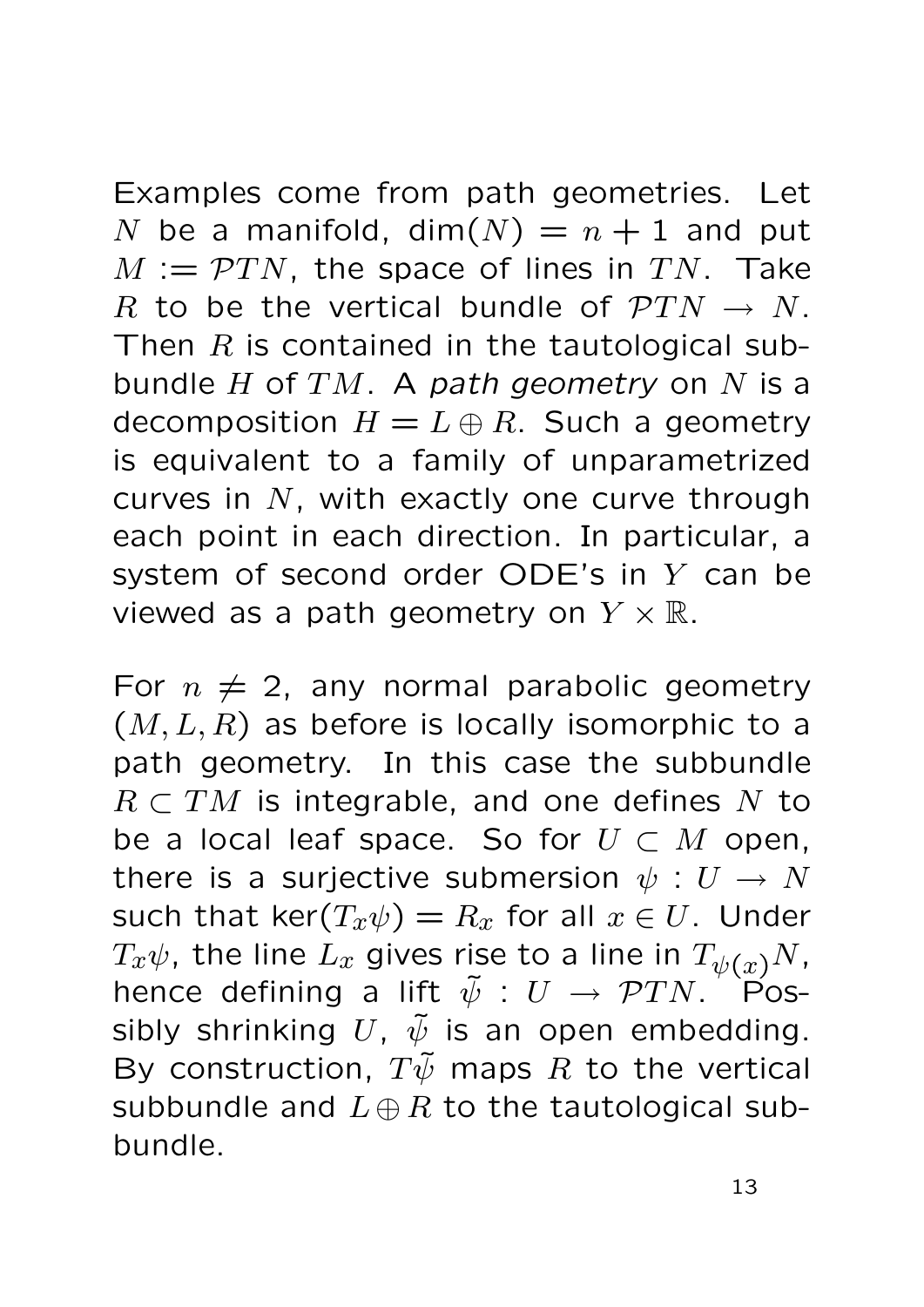#### Correspondence spaces

The first relation between geometries of different type we discuss deals with the case of nested parabolic subgroups  $Q \subset P \subset G$ . For the homogeneous models, this is simply the observation that  $G/Q$  naturally fibers over  $G/P$ . Moreover,  $G/Q = G \times_P (P/Q)$ , so this is a natural fiber bundle. It turns out that the fiber  $P/Q$  is always a generalized flag manifold. In the Dynkin (or Satake) diagram notation, q is obtained from p by adding crosses, and the fiber  $P/Q$  can be read off the diagram.

Carrying this over to curved Cartan geometries is easy. Given a geometry  $(p: \mathcal{G} \to N, \omega)$ of type  $(G, P)$  the subgroup  $Q \subset P$  acts freely on  $G$ , so  $CN := G/Q$  is a smooth manifold, and the obvious map  $G \to CN$  is a Q-principal bundle. Moreover,  $CN = G \times_P (P/Q)$ , so  $\pi : CN \rightarrow N$  is a natural fiber bundle with compact fibers. By definition,  $\omega \in \Omega^1(\mathcal{G}, \mathfrak{g})$ can also be viewed as a Cartan connection on  $\mathcal{G} \to \mathcal{C} N$ .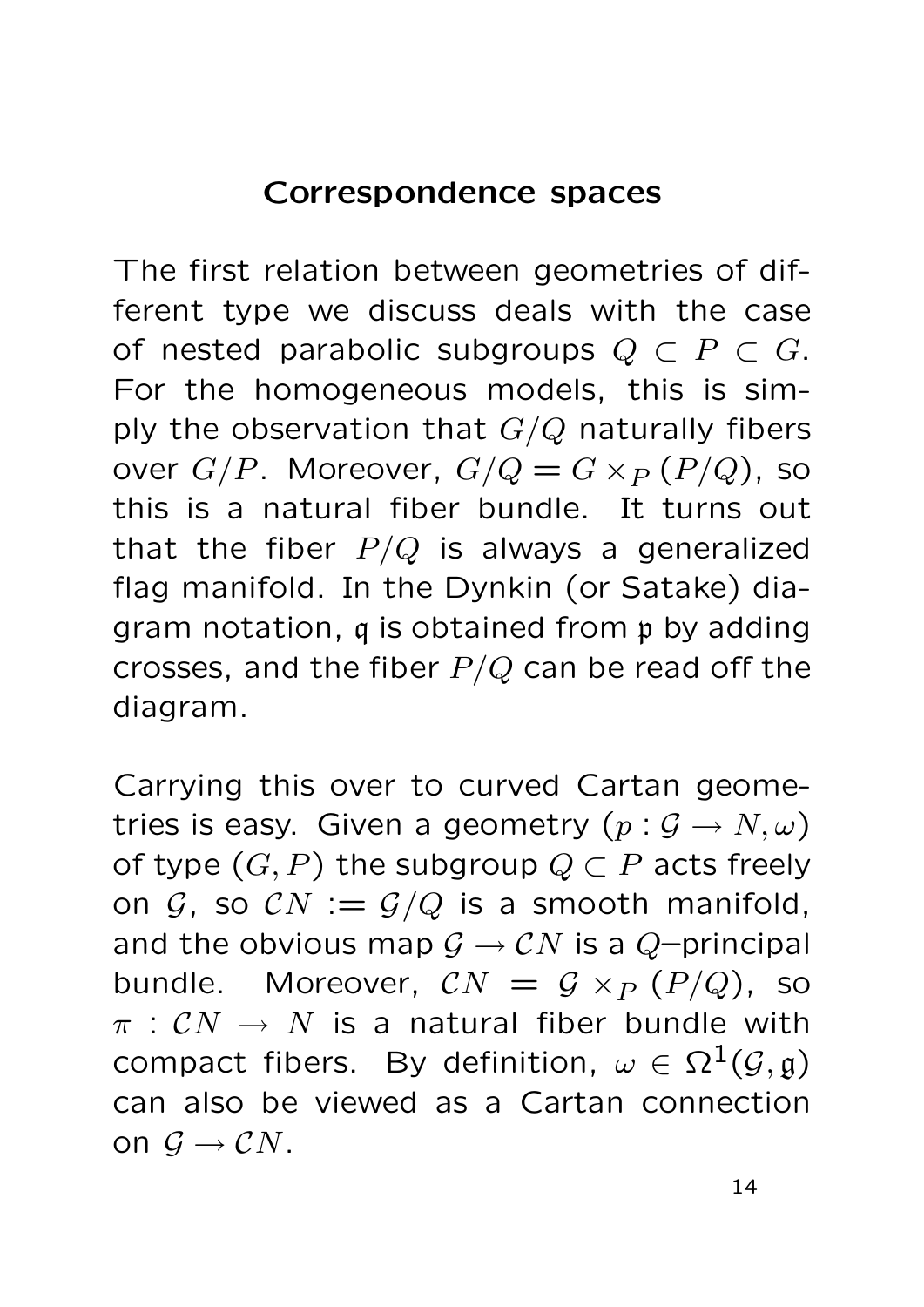Now the uniform algebraic construction of the normalization condition pays off:

**Proposition.** If  $(G \rightarrow N, \omega)$  is a normal parabolic geometry of type  $(G, P)$  then the parabolic geometry  $(G \to CN, \omega)$  of type  $(G, Q)$  is normal, too.

To obtain an interpretation in terms of underlying structures it thus remains to check regularity, which is easy in each case.

**Example.** Let  $Q \subset G := SL(n + 2, \mathbb{R})$  be the parabolic describing generalized path geometries. Then  $Q = P_1 \cap P_2$  for parabolics  $P_1$  and  $P_2$  (the stabilizers of a line respectively a plane). Let us start by analyzing  $Q \subset P_1 \subset G$ . Parabolic geometries of type  $(G, P_1)$  form one of the two exceptional cases, which we have not described yet. If  $(\mathcal{G} \to Z, \omega)$  is such a geometry, then  $\mathcal{G}_0 \to Z$ is the full linear frame bundle of  $Z$ . The geometry is given by a projective structure on Z, i.e. the choice of a projective class  $[\nabla]$  of torsion free linear connections on  $TZ$ .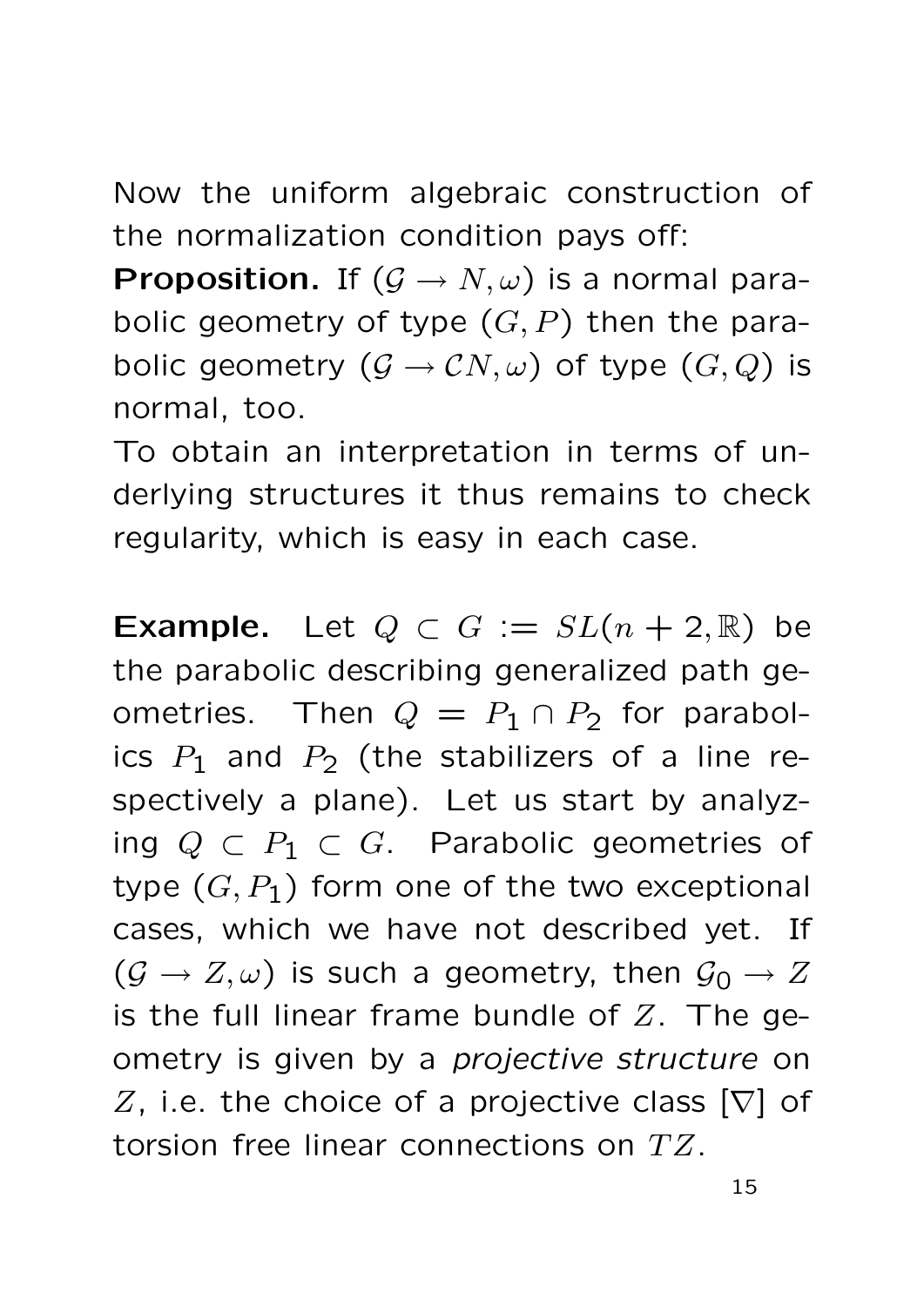Two linear connections  $\nabla$  and  $\hat{\nabla}$  on  $TZ$  are projectively equivalent if there is a one form  $\Upsilon \in \Omega^1(Z)$  such that

$$
\hat{\nabla}_{\xi}\eta = \nabla_{\xi}\eta + \Upsilon(\xi)\eta + \Upsilon(\eta)\xi
$$

for all vector fields  $\xi$  and  $\eta$  on  $Z$ . Evidently, projectively equivalent connections have the same torsion. Alternatively, projective equivalence can be characterized as having the same torsion and the same geodesics up to parametrization. The harmonic curvature is the projective Weyl curvature.

Since  $\omega$  is a Cartan connection on  $\mathcal{G} \to Z$ , we have  $TZ = \mathcal{G} \times_{P_1} (\mathfrak{g}/\mathfrak{p}_1)$ . One easily verifies that  $Q \subset P_1$  can be described as the stabilizer of a line in  $g/\mathfrak{p}_1$ . Since  $P_1$  acts transitively on  $P(\mathfrak{g}/\mathfrak{p}_1)$  we conclude that  $CZ = PTZ$ . Moreover,  $\omega$  is always regular as a Cartan connection on  $\mathcal{G} \to \mathcal{C}Z$ . Hence  $(\mathcal{G} \to \mathcal{C}Z, \omega)$  can be interpreted as a classical path geometry on Z. One verifies that the paths described in that way are exactly the unparametrized geodesics of the connections from the projective class.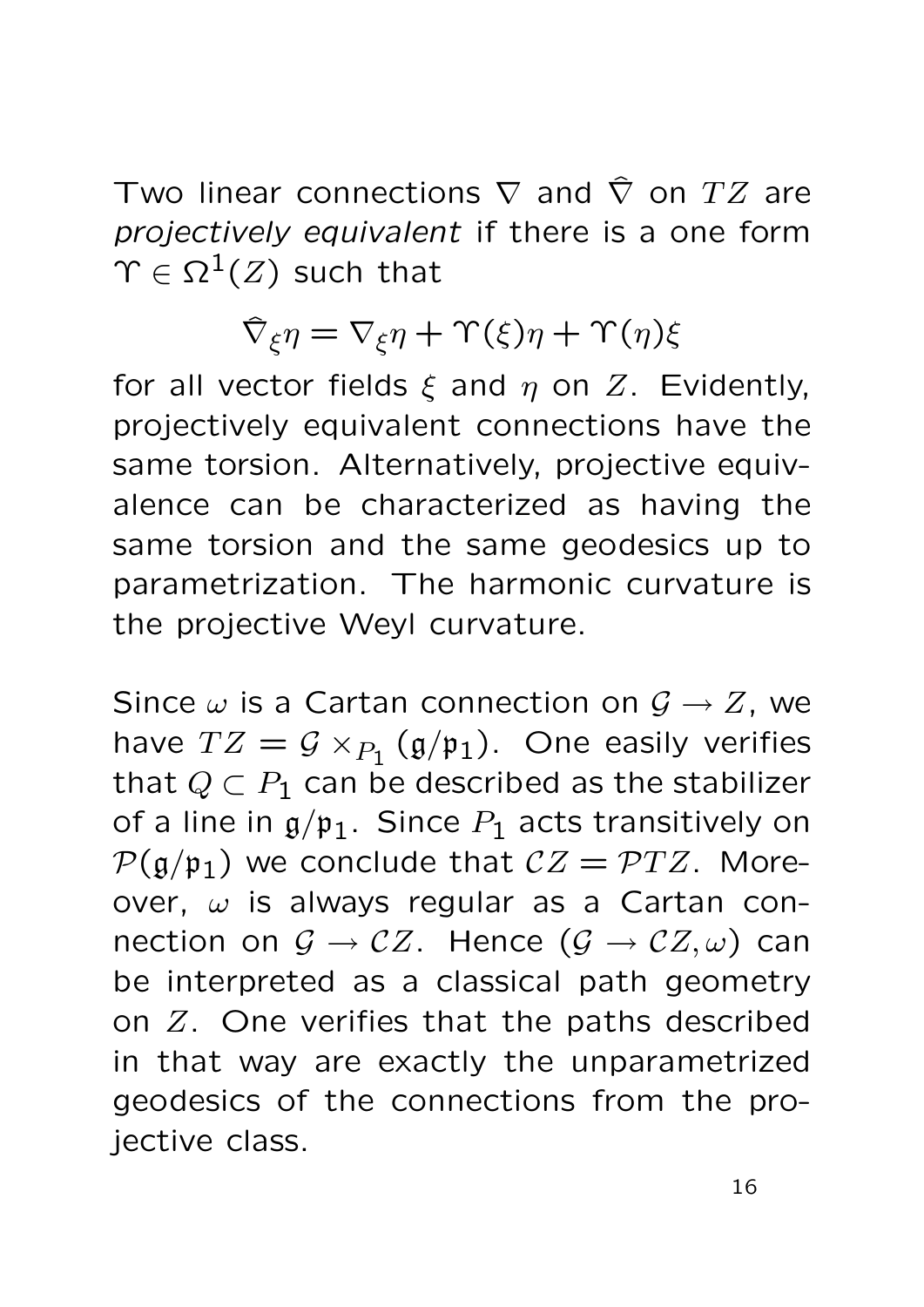Let us analyze  $Q \subset P_2 \subset G$ . A normal parabolic geometry  $(G \to N, \omega)$  of type  $(G, P_2)$ exists only for dim $(N) = 2n$  and is equivalent to an almost Grassmannian structure. Essentially, this means that we have vector bundles  $E$  and  $F$  over  $N$  of rank 2 and  $n$ , respectively, and an isomorphism  $E \otimes F \to TN$ . The subgroup  $Q \subset P_2$  can be characterized as the stabilizer of a line in the representation inducing E, so  $CN \cong \mathcal{P}E$ .

Here  $\omega$  is not regular as a Cartan connection on  $G \to CN$  in general. Regularity turns out to be equivalent to the fact that the structure on N is Grassmannian, i.e. admits a torsion free connection. In that case we obtain a generalized path geometry on  $PE$ . The corresponding subbundles L and  $L \oplus R$  can be characterized as the vertical respectively the tautological subbundle in  $TPE$ . In particular, the manifold  $N$  is the space of all paths of the induced path geometry. The splitting of the tautological bundle as  $L \oplus R$  comes from the torsion free connections compatible with the Grassmannian structure.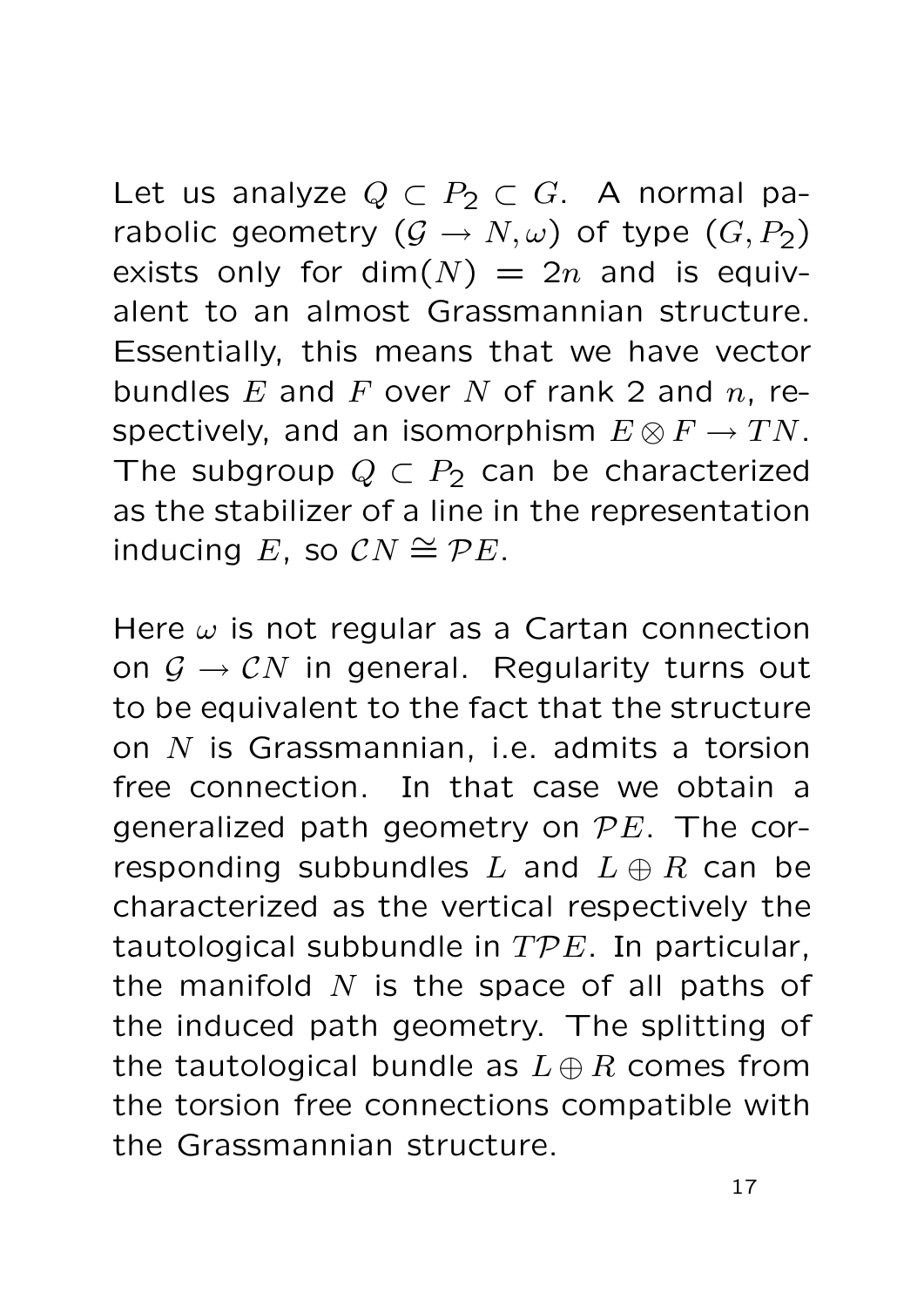Starting from a Grassmannian structure on N, we obtain a generalized path geometry on  $CN := PE$ . We know that the resulting subbundle  $R \subset TCN$  is involutive, so for sufficiently small open subsets  $U \subset \mathcal{C}N$  we can form a local leaf space  $\psi : U \to Z$ . With a bit more work one shows that one may take  $U=\pi^{-1}(V)$ , for sufficiently small and convex open subsets  $V \subset N$ , where  $\pi : \mathcal{C}N \to N$ is the natural projection. One then obtains a correspondence

$$
Z \xleftarrow{\psi} \pi^{-1}(V) \xrightarrow{\pi} V,
$$

which is the basis for twistor theory for Grassmannian structures.

Returning to the general case  $Q \subset P \subset G$ , we now turn to the question when a parabolic geometry  $(G \to M, \omega)$  of type  $(G, Q)$  is locally isomorphic to a correspondence space. There is an obvious necessary condition: The subspace  $p/q \subset q/q$  is Q-invariant, thus giving rise to a subbundle  $\mathcal{V} \subset TM$ . If  $M \cong \mathcal{C}N$ , then V is the vertical subbundle of  $CN \rightarrow N$ . Hence vectors from  $V$  must hook trivially into the Cartan curvature.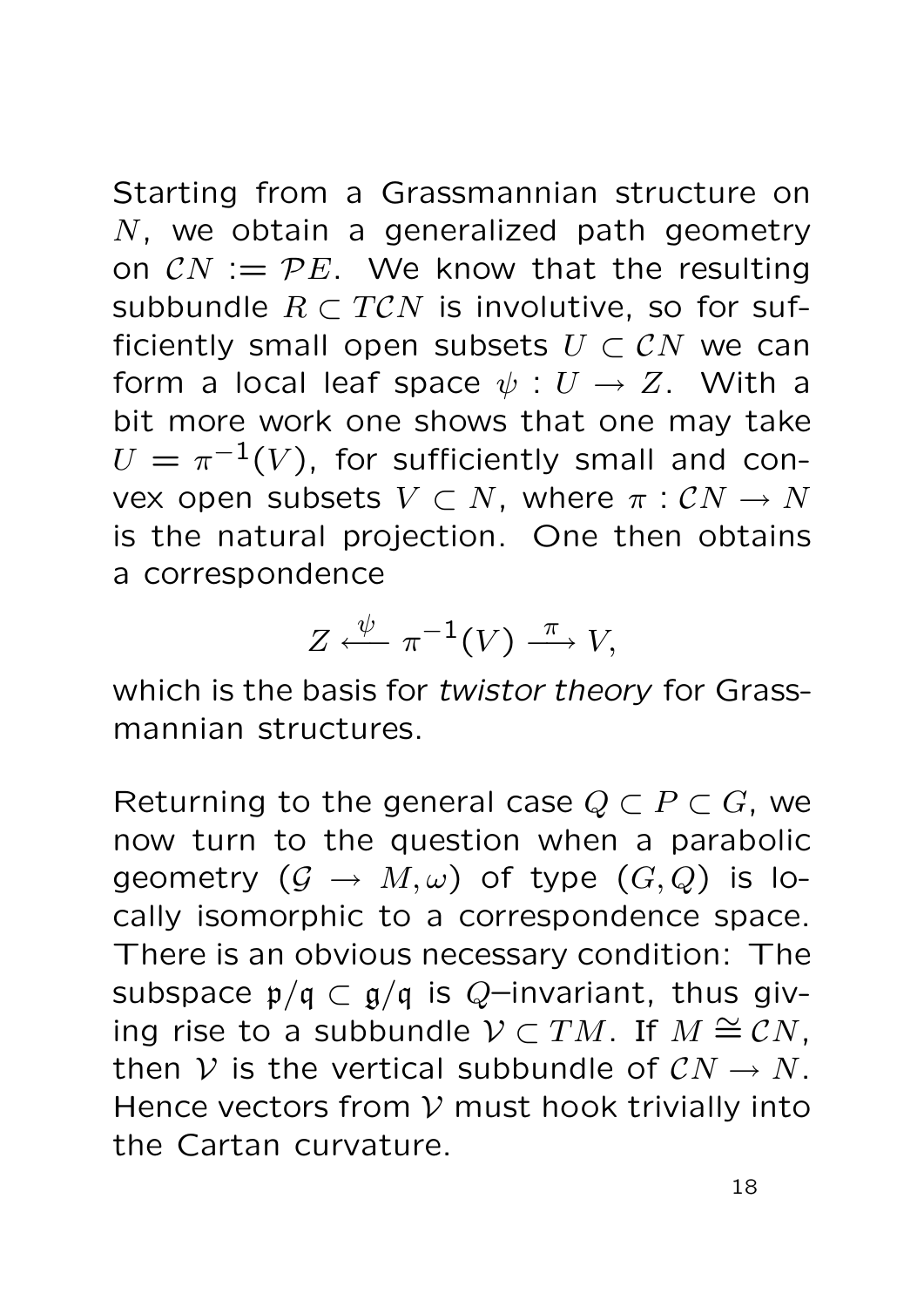Using principal bundle geometry one proves that this necessary condition is also sufficient:

**Theorem.** Let  $(G \rightarrow M, \omega)$  be a parabolic geometry of type  $(G, Q)$  with Cartan curvature  $\kappa$ , and let  $\mathcal{V} \subset TM$  be the distribution corresponding to  $\mathfrak{p}/\mathfrak{q} \subset \mathfrak{g}/\mathfrak{q}$ . Then  $(\mathcal{G} \to M, \omega)$  is locally isomorphic to a correspondence space CN of a parabolic geometry of type  $(G, P)$  if and only if  $i_{\xi} \kappa = 0$  for all  $\xi \in \mathcal{V}$ .

While this result is very satisfactory from a conceptual point of view, it is difficult to use in concrete cases, since the Cartan curvature is hard to handle. Using BGG sequences, one constructs a differential operator, which reconstructs  $\kappa$  from the harmonic curvature  $\kappa_H$ . The algebraic properties of this operator can be controlled very well, and one proves **Theorem.** Let  $(G \rightarrow M, \omega)$  be a parabolic geometry of type  $(G,Q)$  with Cartan curvature  $\kappa$  and harmonic curvature  $\kappa_H$ , and let  $V \subset TM$  be as above. If  $i_{\xi} \kappa_H = 0$  for all  $\xi \in \mathcal{V}$ , then  $i_{\xi} \kappa = 0$  for all  $\xi \in \mathcal{V}$ .

19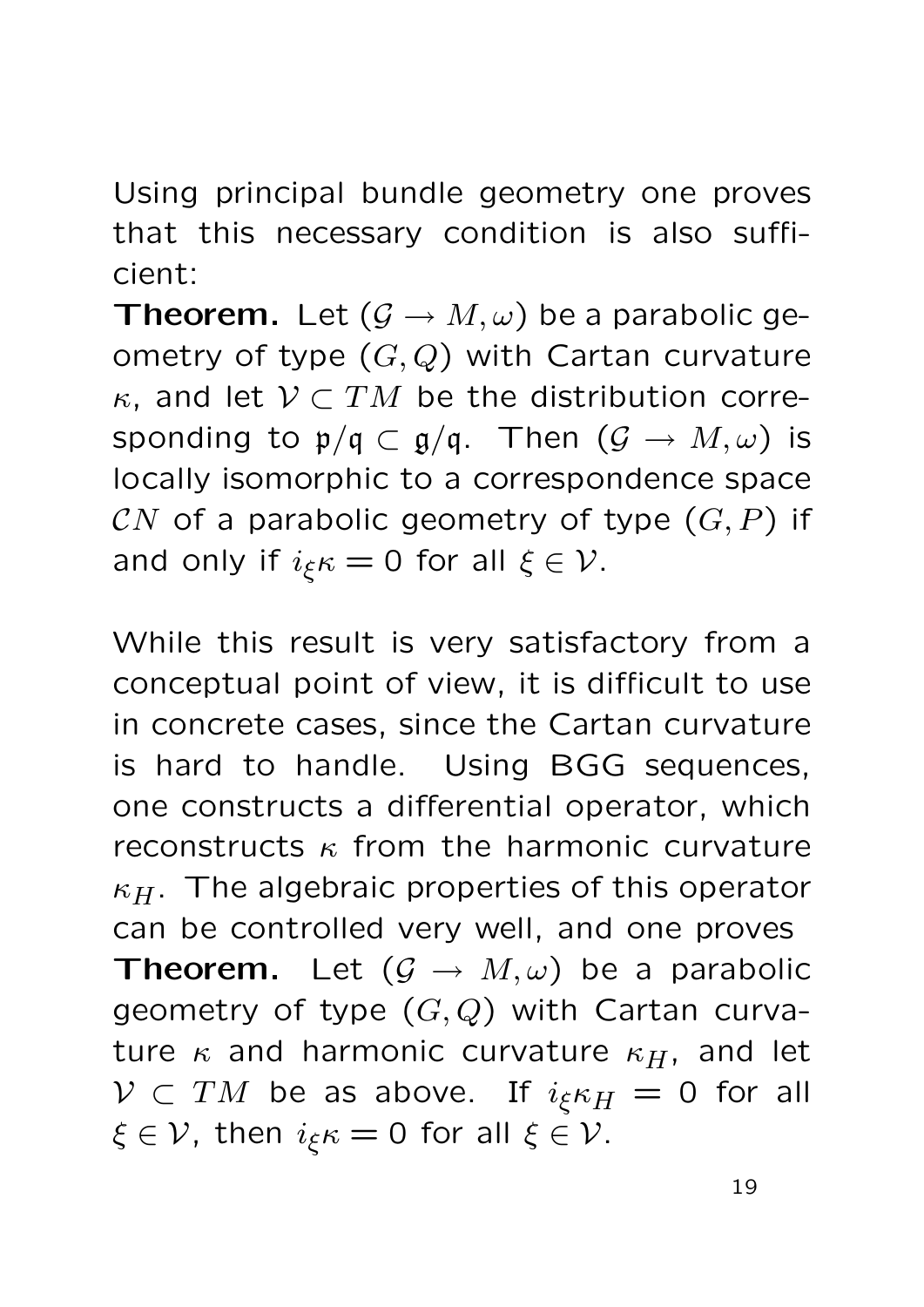Let us return to the example of generalized path geometries. For a regular normal geometry  $(G \to M, \omega)$  of type  $(G, Q)$  the harmonic curvature  $\kappa_H$  consists of two irreducible components:

 $T: L \wedge TM/(L \oplus R) \rightarrow R$  Torsion  $\rho: R \wedge TM/(L \oplus R) \otimes R \rightarrow R$  Curvature Looking at  $Q \subset P_1 \subset G$  we have  $V = R \subset$  $TM$ , and the last two theorems show that M is locally isomorphic to the correspondence space of some projective structure if and only if  $\rho = 0$ . Rephrased in terms of second order ODE's this gives

Theorem. A system of second order ODE's is locally equivalent to a geodesic equation if and only if the curvature  $\rho$  of the associated path geometry vanishes identically.

If  $\rho = 0$ , then the torsion T is directly related to the projective Weyl curvature of the projective structures on the local leaf spaces. In particular, the path geometry is locally flat if and only if the induced projective structures on all local leaf spaces are projectively flat.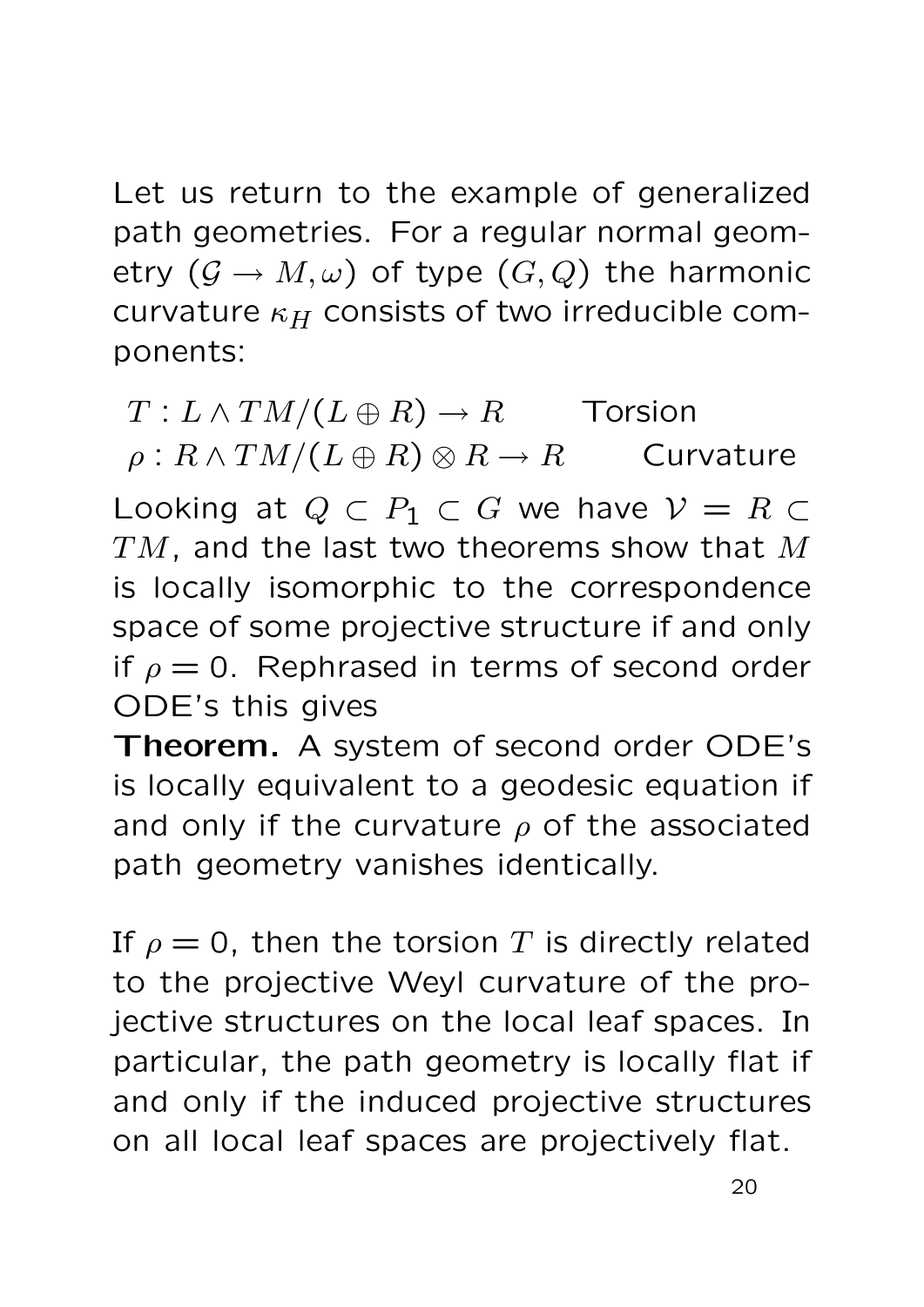For the other "side"  $Q \subset P_2 \subset G$  we get  $\mathcal{V} = L \subset TM$ . The statement then is that a path geometry descends to a Grassmannian structure on that space of all paths if and only if  $T = 0$ . This is equivalent to torsion freeness in the sense of Cartan geometries. Then the curvature  $\rho$  is an equivalent encoding of the Grassmannian curvature downstairs. In particular, the twistor space of a Grassmannian structure inherits a projective structure only in the locally flat case.

Now one defines torsion freeness for systems of second order ODE's as torsion freeness of the associated path geometries. Since a torsion free path geometry is obtained as a pull back from the space of paths, the curvature descends to the space of paths, and hence is constant along each path. Using this, D. Grossman proved:

Theorem. For generic torsion free systems of second order ODE's, the curvature of the associated path geometry can be used to solve the equation explicitly.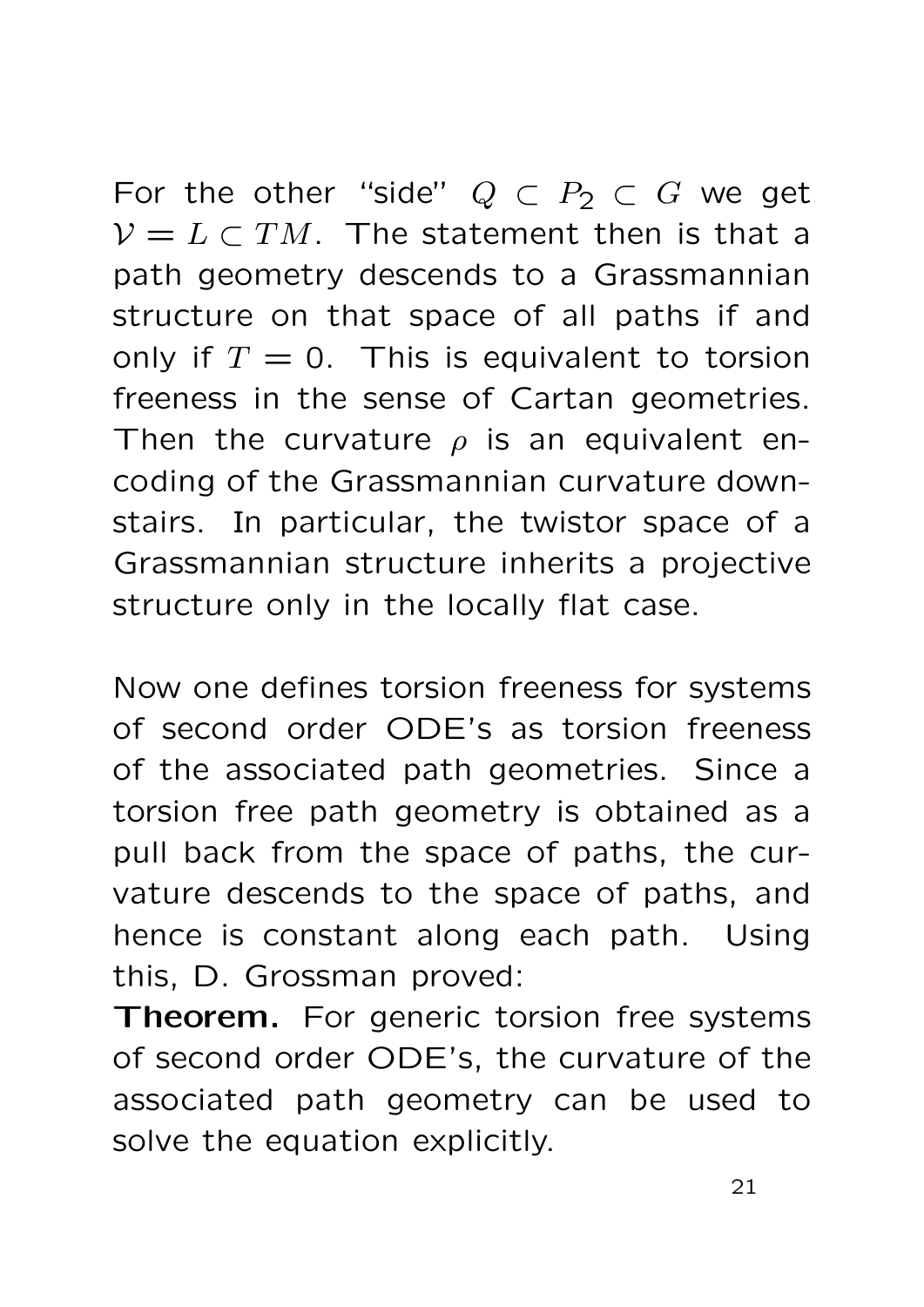**The case**  $n = 2$ . This corresponds to three dimensional projective structures, generalized path geometries in dimension 5 and almost Grassmannian structures on 4–manifolds. In dimension 4, an almost Grassmannian structure is equivalent to a split signature conformal spin structure. The two components in the harmonic curvature of such a structure correspond to the self dual and anti self dual part of the Weyl curvature.

Likewise, on the level of path geometries, the harmonic curvature now splits into three components, the additional being a torsion  $\tau : \Lambda^2 R \to L$ . For the correspondence space of a conformal structure, this encodes the self dual part of the Weyl curvature. The tensor  $\tau$  is the obstruction to integrability of the subbundle  $R$  and hence we see that for split signature conformal four manifolds a twistor space exists exactly in the anti self dual case.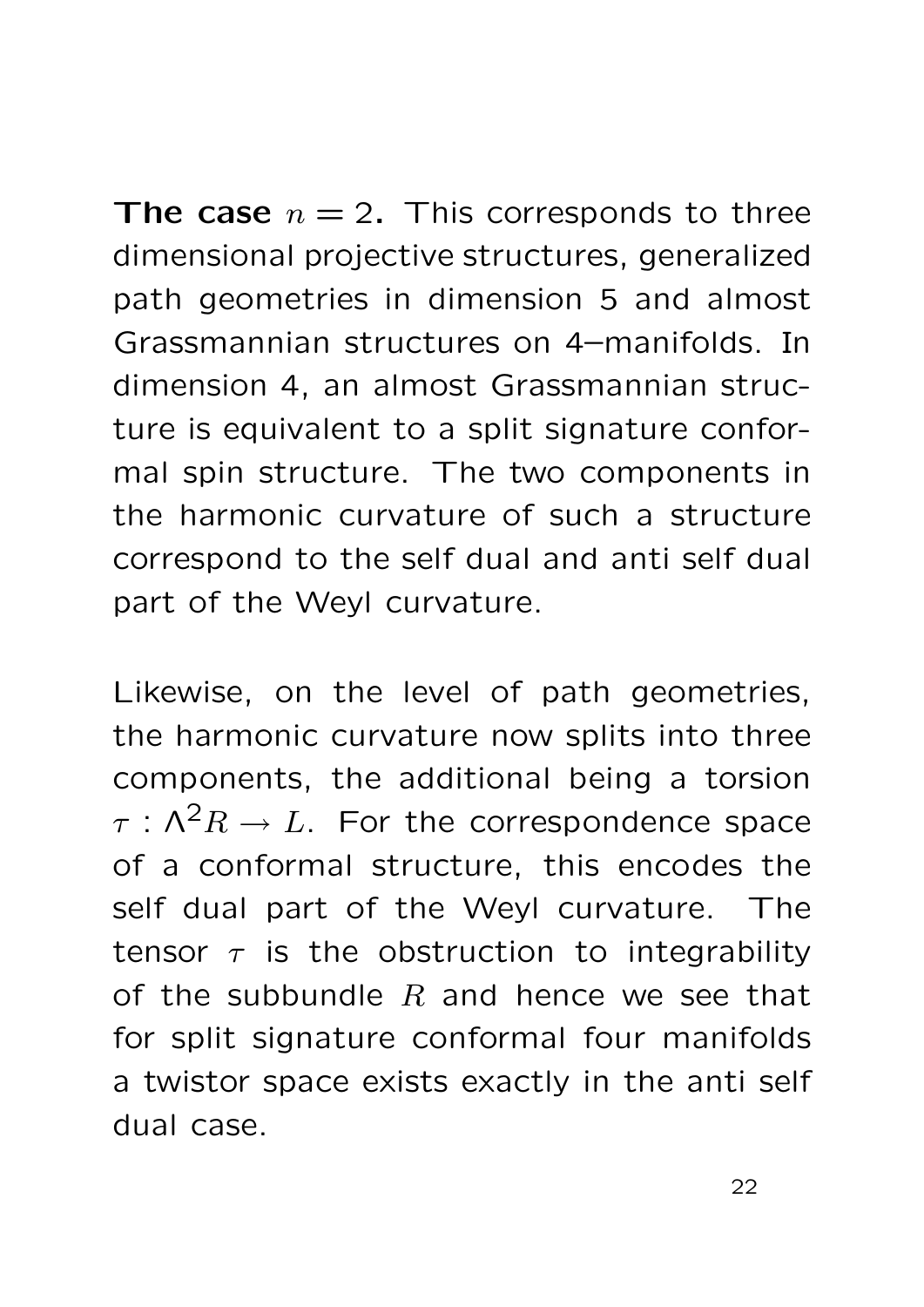#### The Fefferman construction

Let  $\Omega \subset \mathbb{C}^{n+1}$  be a strictly pseudoconvex domain with smooth boundary  $M := \partial \Omega$ . Then M naturally inherits a hypersurface type CR structure of signature  $(n, 0)$ , see below. Using the ambient metric, Ch. Fefferman constructed a conformal structure of signature  $(2n+1, 1)$  on  $M \times S^1$ , which depends only on the CR structure on M.

For  $p \ge q$  put  $G := SU(p + 1, q + 1)$  and let  $P \subset G$  be the stabilizer of an isotropic complex line in  $V := \mathbb{C}^{p+1,q+1}$ . Then regular normal parabolic geometries of type  $(G, P)$  are equivalent to partially integrable (p.i.) almost CR structures of signature  $(p, q)$ . Such structures exist on manifolds M of dimension  $2(p+q) + 1$ . They are given by a contact structure  $H \subset TM$  and an almost complex structure  $J$  on  $H$ , such that the tensor  $\mathcal{L} : \Lambda^2 H \to T M/H$  induced by the Lie bracket of vector fields satisfies  $\mathcal{L}(J\xi, J\eta) = \mathcal{L}(\xi, \eta)$ . Then  $\mathcal L$  is the imaginary part of a Hermitian form (the Levi form) and  $(p, q)$  is the signature of this form.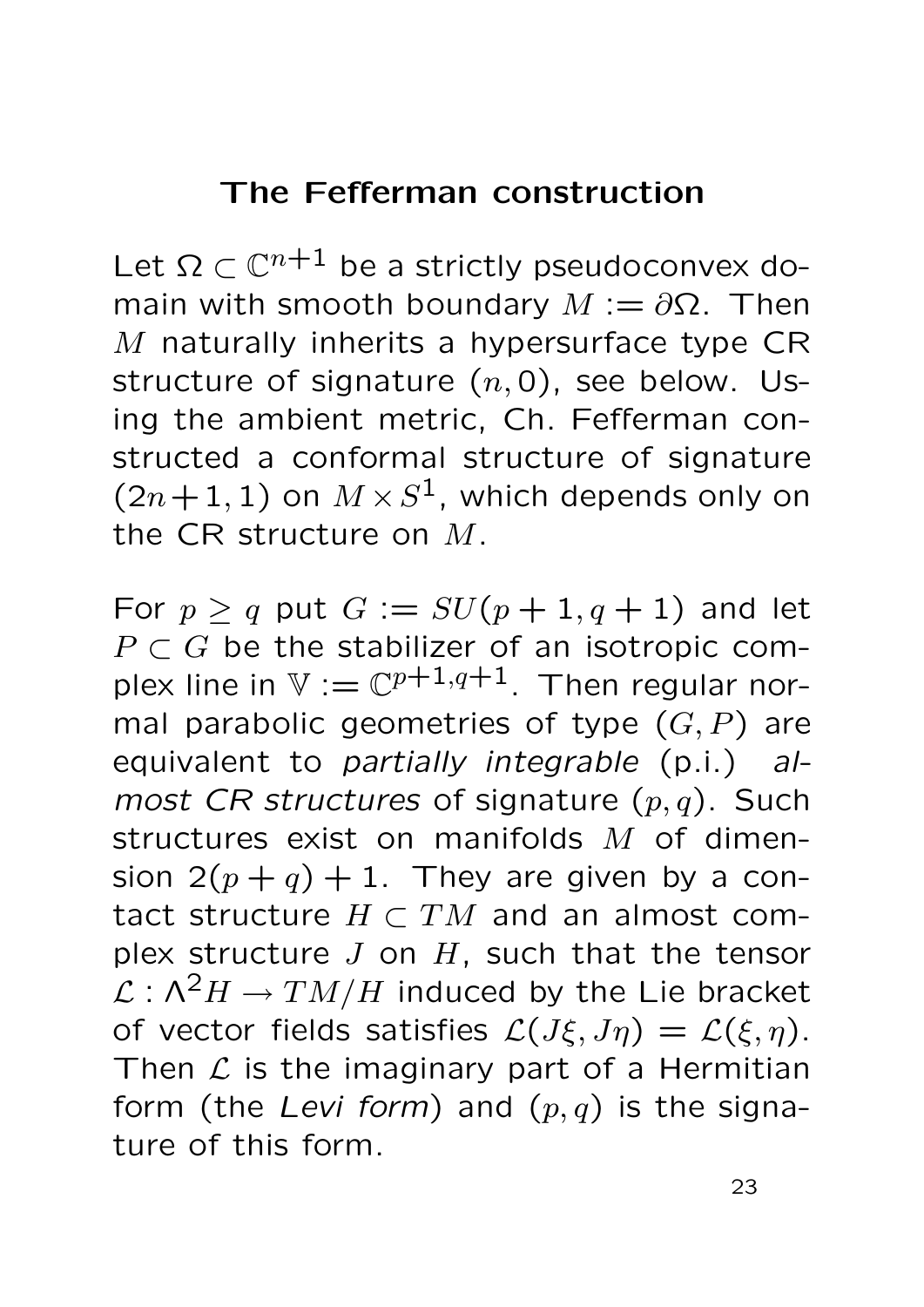In addition, one has to choose an  $(n + 2)$ nd root of the so–called canonical bundle, a complex line bundle on M. For  $M = \partial \Omega$  one defines  $H_x$  as the maximal complex subspace of  $T_xM\subset T_x\mathbb{C}^{n+1}$  and  $J_x$  by restriction. The complexification of H splits as  $H^{1,0}\oplus H^{0,1}$ , and the integrability of the complex structure on  $\mathbb{C}^{n+1}$  implies that the subbundle  $H^{0,1} \subset$  $TM\otimes\mathbb{C}$  is involutive. This conditions is called integrability and structures satisfying it are called CR structures. It implies compatibility of  $L$  and  $J$  and is equivalent to torsion freeness of the associated parabolic geometry. The canonical bundle is trivial in this case, so the choice of a root makes no problem.

Forgetting the complex structure on  $V$  and looking at the real part of the Hermitian inner product gives an inclusion  $G \hookrightarrow \tilde{G} :=$  $SO(2p + 2, 2q + 2)$ . Fix a real line in the chosen isotropic complex line and let  $\tilde{P} \subset \tilde{G}$ be the stabilizer of this real line. Evidently,  $G \cap \tilde{P} \subset P$  and  $P/(G \cap \tilde{P}) \cong \mathbb{R}P^1$ . The space  $\tilde{G}/\tilde{P}$  is the projectivized null cone, and thus the homogeneous model for conformal structures of signature  $(2p+1, 2q+1)$ .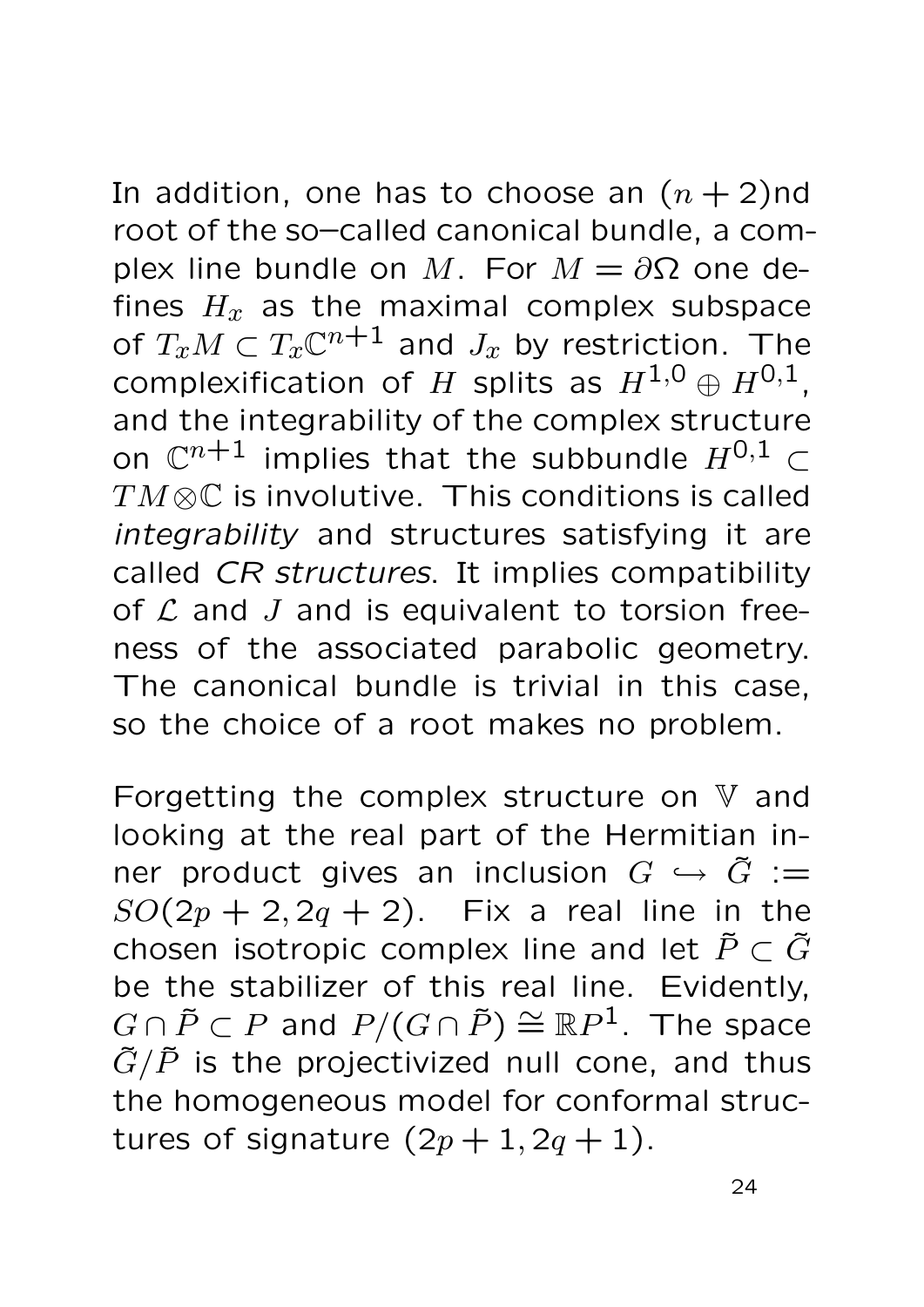Elementary linear algebra shows that  $G$  acts transitively on  $\tilde{G}/\tilde{P}$ . Thus  $\tilde{G}/\tilde{P} \cong G/(G \cap \tilde{P})$ and the latter space is a circle bundle over  $G/P$ . This is Fefferman's construction for the homogeneous model.

Consider a p.i. almost CR manifold M and let  $(G \to M, \omega)$  be the corresponding regular normal parabolic geometry. Then we define  $\tilde{M} := \mathcal{G}/(G \cap \tilde{P})$ , which is a circle bundle over M. Let  $V^1 \subset V$  be the isotropic line stabilized by P and put  $\mathcal{E}(-1,0) := \mathcal{G} \times_{P} \mathbb{V}^{1}$ . (This bundle is dual to the chosen root of the canonical bundle.) Since  $G \cap \tilde{P}$  is the stabilizer of a real line in  $\mathbb{V}^1$ ,  $\tilde{M}$  is the space of real lines in  $\mathcal{E}(-1,0)$ . By construction,  $\mathcal{G} \to \tilde{M}$  is a principal bundle with structure group  $G \cap \tilde{P}$  and  $\omega$ can be viewed as a Cartan connection on that bundle. In particular,  $T\tilde{M}\cong \mathcal{G}\times_{G\cap \tilde{P}}\mathfrak{g}/(\mathfrak{g}\cap \tilde{\mathfrak{p}})$ .

The inclusion  $G \hookrightarrow \tilde{G}$  induces an equivariant isomorphism  $g/(g \cap \tilde{p}) \rightarrow \tilde{g}/\tilde{p}$ . This can be used to pull back the  $\tilde{P}$ –invariant conformal inner product on  $\tilde{\mathfrak{g}}/\tilde{\mathfrak{p}}$  to a  $(G \cap \tilde{P})$ –invariant conformal inner product on  $g/(g \cap \tilde{p})$ , which induces a conformal structure on  $\tilde{M}$ .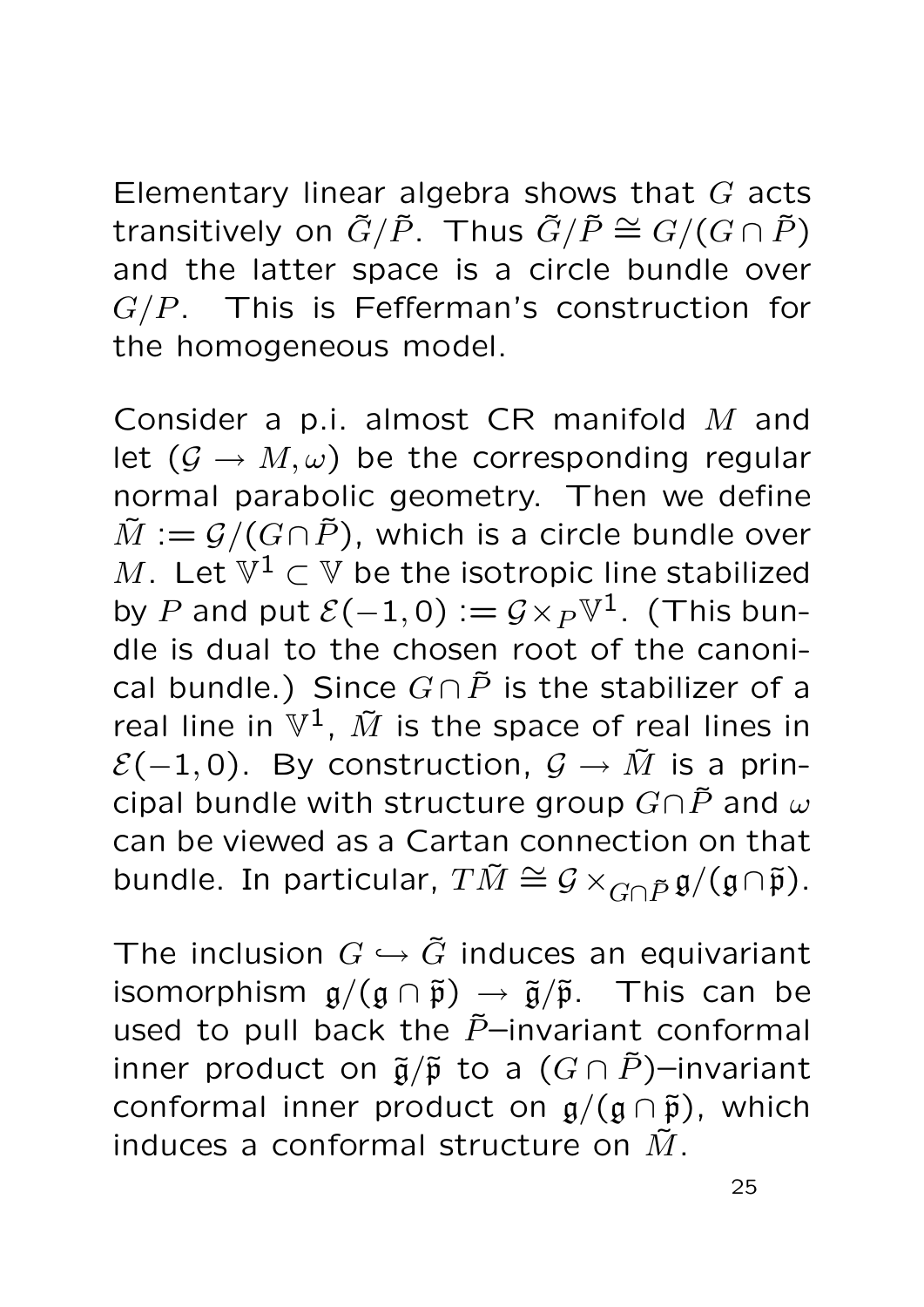This can be easily reformulated in terms of Cartan connections: Define a  $\tilde{P}$ -principal bundle  $\tilde{\mathcal{G}} \to \tilde{M}$  as  $\tilde{\mathcal{G}} := \mathcal{G} \times_{G \cap \tilde{P}} \tilde{P}$ . Then  $\mathcal{G} \subset \tilde{\mathcal{G}}$ , and it is elementary to show that there is a unique Cartan connection  $\tilde{\omega} \in \Omega^1(\tilde{\mathcal{G}}, \tilde{\mathfrak{g}})$  such that  $\tilde{\omega}|_{TG} = \omega$ . Since any Cartan connection on  $\tilde{G}$  is automatically regular,  $\tilde{\omega}$  induces a conformal structure on  $\tilde{M}$ , which is exactly the one described above.

Using this observation, one can explicitly describe the conformal structure on  $\tilde{M}$  in terms of a Webster-Tanaka connection on  $M$ , its torsion and curvature.

Surprisingly,  $\tilde{\omega}$  is not the normal Cartan connection associated to the conformal structure on  $\tilde{M}$  in general, but one has:

**Theorem.** Let  $M$  be a p.i. almost CR manifold with Fefferman space  $\tilde{M}$ . Then  $\tilde{\omega}$  is the normal Cartan connection associated to the canonical conformal structure on  $\tilde{M}$  if and only if the structure on  $M$  is integrable.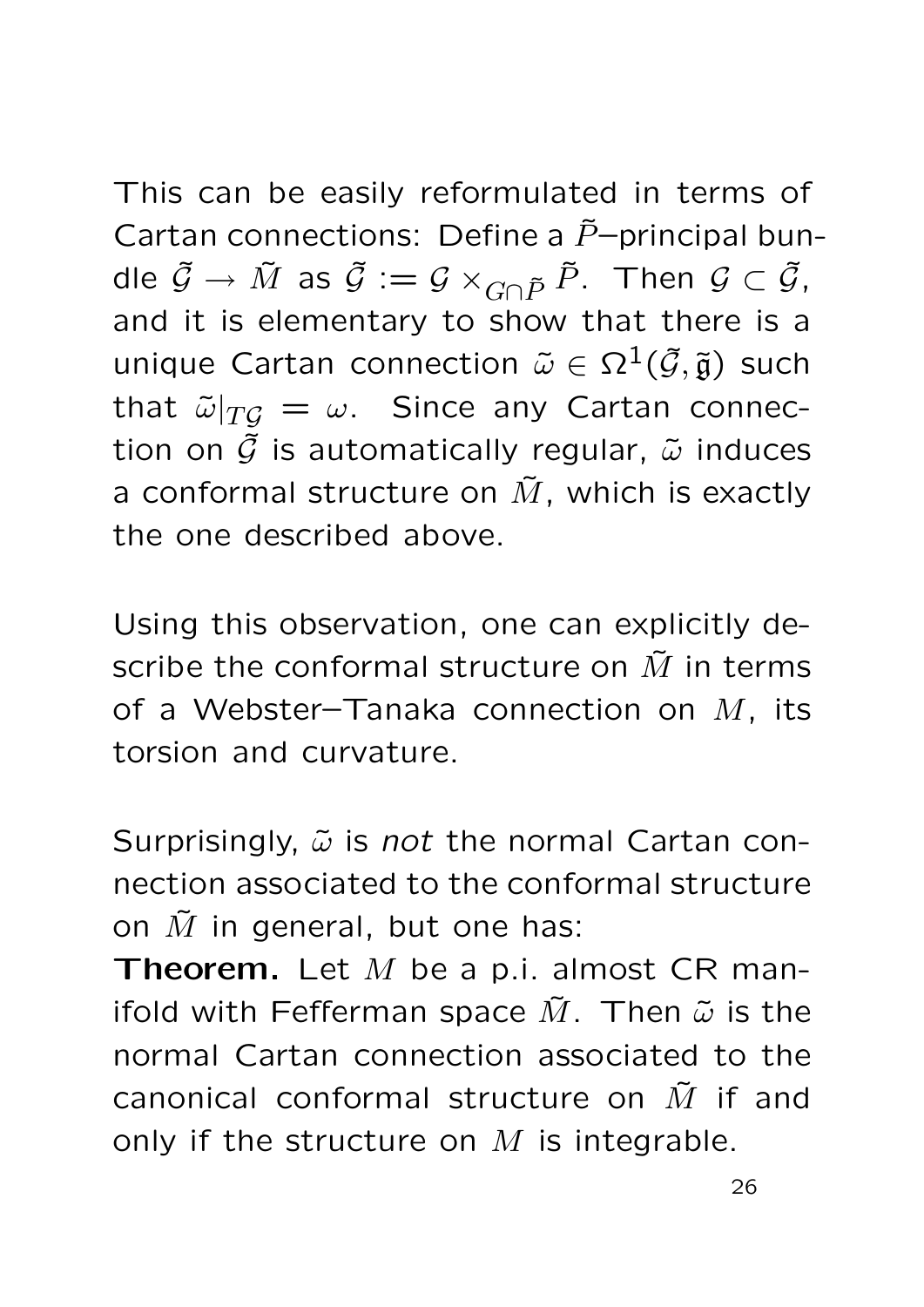The relation between the Cartan connection implies much more than just the existence of a canonical conformal structure. This can be most easily expressed in terms of the standard tractor bundles. The CR standard tractor bundle of M is  $\mathcal{T} := \mathcal{G} \times_P \mathbb{V}$ . This is a complex vector bundle with a Hermitian metric of signature  $(p+1, q+1)$  and a Hermitian connection. We can also form  $\tilde{T} = \mathcal{G} \times_{G \cap \tilde{P}} V \rightarrow$  $\tilde{M}$ , which comes with the same data. The theorem can be rephrased as the fact that, ignoring the complex structure,  $\tilde{T}$  is the normal conformal standard tractor bundle of  $\tilde{M}$ .

# Applications

- $\bullet$  Chern Moser chains on  $M$  are the projections of null geodesics on  $\tilde{M}$ .
- Relation between conformal tractor calculus on  $\tilde{M}$  and CR tractor calculus on M.
- Conformally invariant differential operators on  $\tilde{M}$  descend to families of CR invariant differential operators on M.
- Conformal interpretation of solutions of certain CR invariant operators.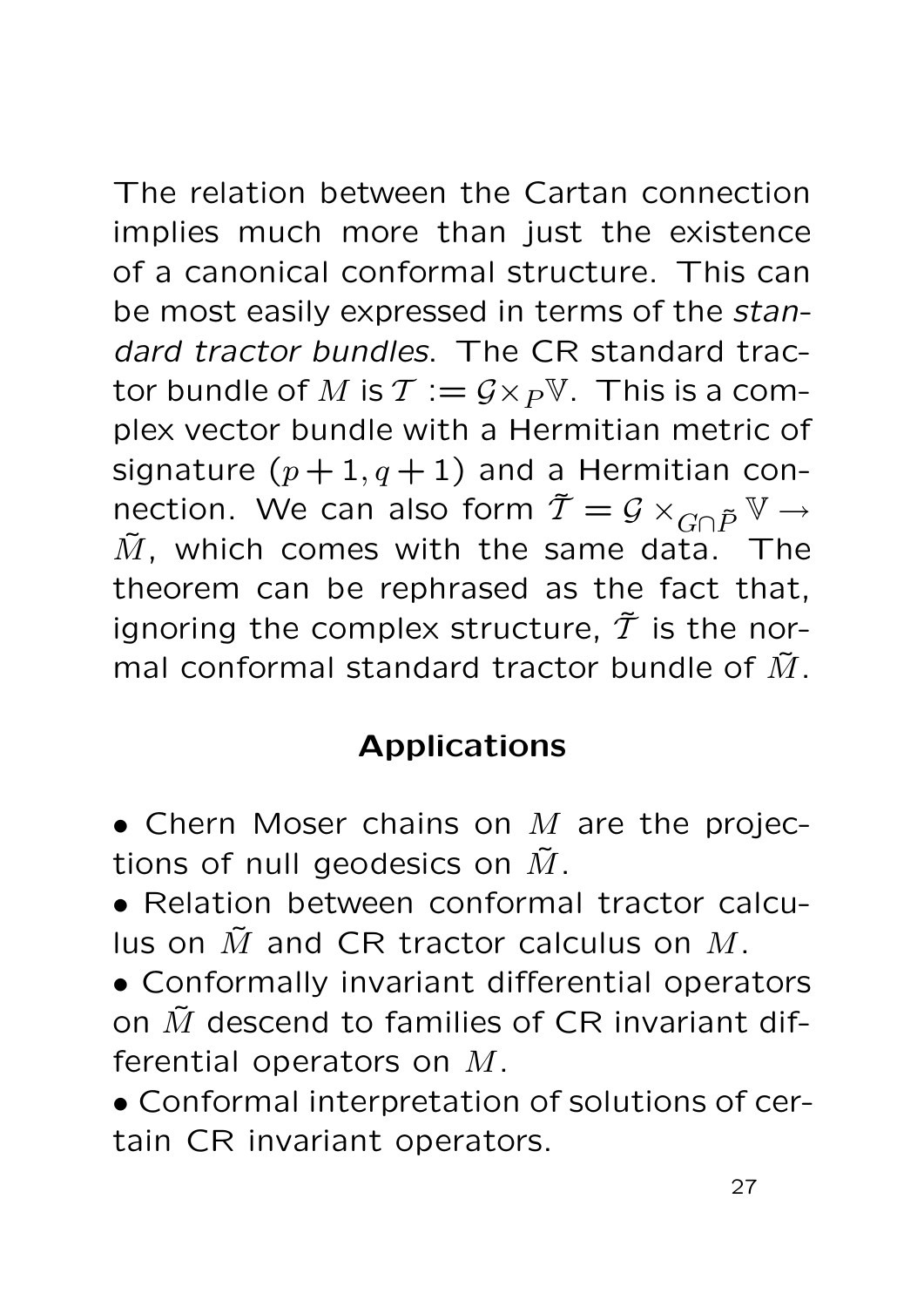Fefferman spaces form a very nice and interesting class of conformal structures:

• Fefferman spaces have a parallel orthogonal complex structure on the standard tractor bundle and are locally characterized by that. • Existence of twistor spinors and odd degree Killing forms on Fefferman spaces.

• Interpretation of infinitesimal conformal isometries of  $\tilde{M}$  via the CR geometry of M.

## Analogs of the Fefferman construction

To obtain such an analog one needs an inclusion  $G \hookrightarrow \tilde{G}$  between semisimple Lie groups, and a parabolic  $\tilde{P} \subset \tilde{G}$  such that the G-orbit of  $e\tilde{P} \in \tilde{G}/\tilde{P}$  is open. Equivalently, the inclusion  $\mathfrak{g} \to \tilde{\mathfrak{g}}$  has to induce a linear isomorphism  $g/(g\cap\tilde{p})\to\tilde{g}/\tilde{p}$ . Finally, one needs a parabolic P containing  $G \cap \tilde{P}$ . For a parabolic geometry  $(G \to M, \omega)$  of type  $(G, P)$ , one then defines

 $\tilde{M} := \mathcal{G}/(G \cap \tilde{P}) = \mathcal{G} \times_{G \cap \tilde{P}} (P/G \cap \tilde{P}) \to M$ As before, one obtains  $\tilde{G} \rightarrow \tilde{M}$  and a Cartan connection  $\tilde{\omega}$  on this bundle, and thus a geometry of type  $(\tilde{G}, \tilde{P})$  on  $\tilde{M}$ .

28